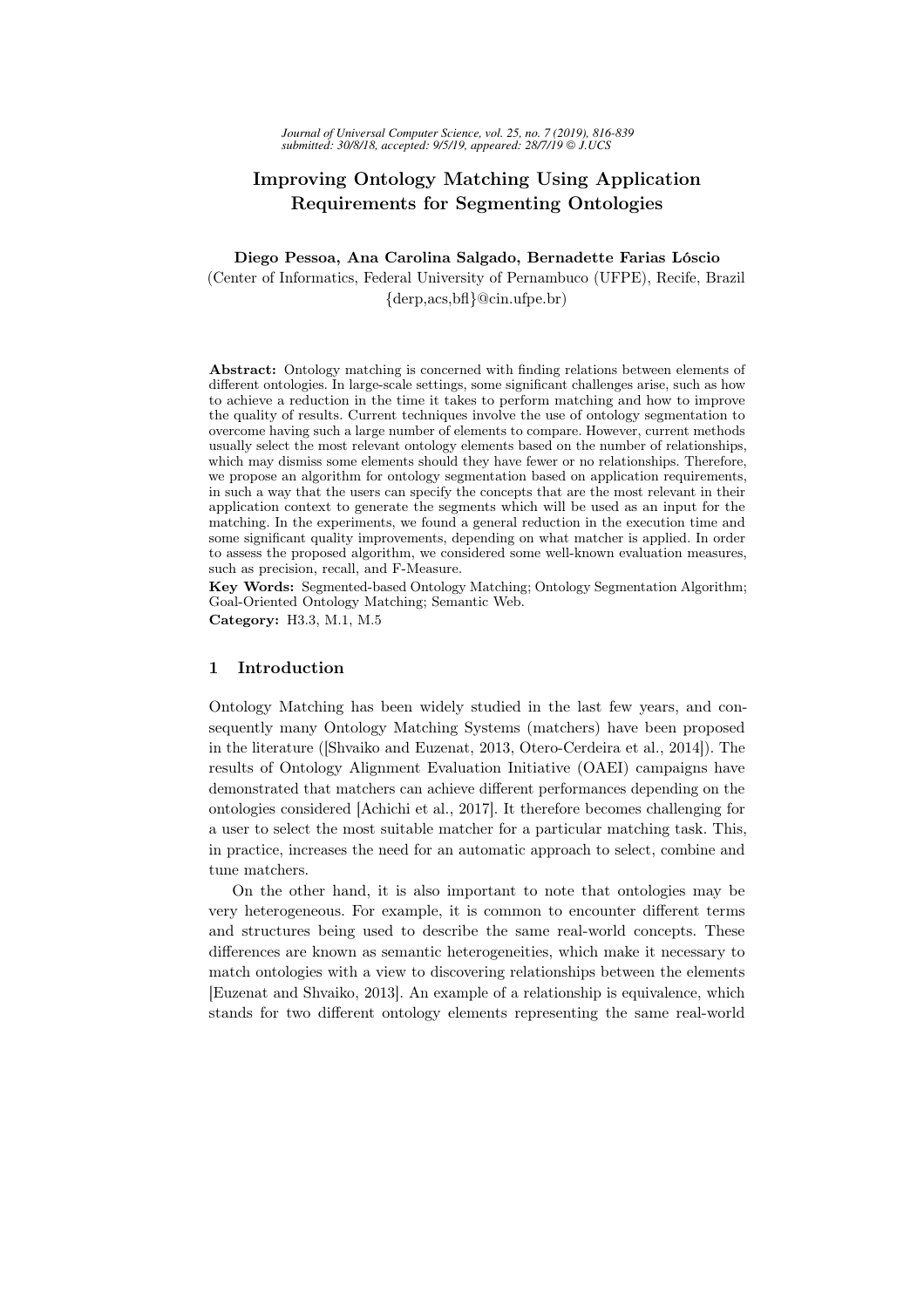concept (e.g., the classes Author and Creator or the properties dateCreation and created).

Furthermore, the advent of the Semantic Web has resulted in the demand for large-scale matchings, i.e., when one needs to match several ontologies which may contain tens (and even hundreds) of thousands of classes and properties [Rahm, 2011]. One example is the recent effort at mining the web in order to extract entities, relationships, and ontologies to build general-purpose knowledge bases such as DBpedia [Lehmann et al., 2015] and Google Knowledge Graph [Dong et al., 2014]. The integration of such entities shows promise for improving applications such as web-search and web-scale data analysis.

In such cases, due to the high number of ontologies to align, it is necessary to make a vast computational effort to find correspondences among several items. Moreover, an enormous human effort may be required to validate the suggested correspondences between these elements. As there are several ontology matchers available, their configuration and execution may be a complicated and timeconsuming task for the user, so much so that the correct parameters and their respective effect on the quality of matching can only be asserted by using a trial-and-error process [Peukert et al., 2011].

One possible strategy to reduce the matching search space is to split ontologies into smaller segments [Rahm, 2011]. Two kinds of approaches to perform this process are (i) ontology summarization [Pouriyeh et al., 2018] and (ii) ontology segmentation [Seidenberg and Rector, 2006]. The former consists of splitting the ontology based on the semantic relationship of its elements. This strategy breaks ontologies into smaller parts with the aim of facilitating their use and maintenance or even to build a summary containing their central concepts. The latter handles the reduction by taking only elements related to some information provided by a specific application (e.g., [Noy and Musen, ]). This approach is useful to identify the most relevant parts of an ontology based on a user's needs. In this paper, we propose an ontology segmentation algorithm which uses Application Requirements [See Section 4.1] as a way of acquiring the relevant information that is applied to generating the segments.

As to the problem of ontology segmentation for matching large-scale ontologies, we highlight the following main challenges:

- (i) How to formalize application requirements in such a way that the definition of the most relevant elements will be considered when generating ontology segments?
- (ii) How to reduce the search scope of ontologies so as to compare only the most relevant subset of ontology elements?
- (iii) How to reduce the resulting correspondences so as to present only those related to concepts that are of interest to the user?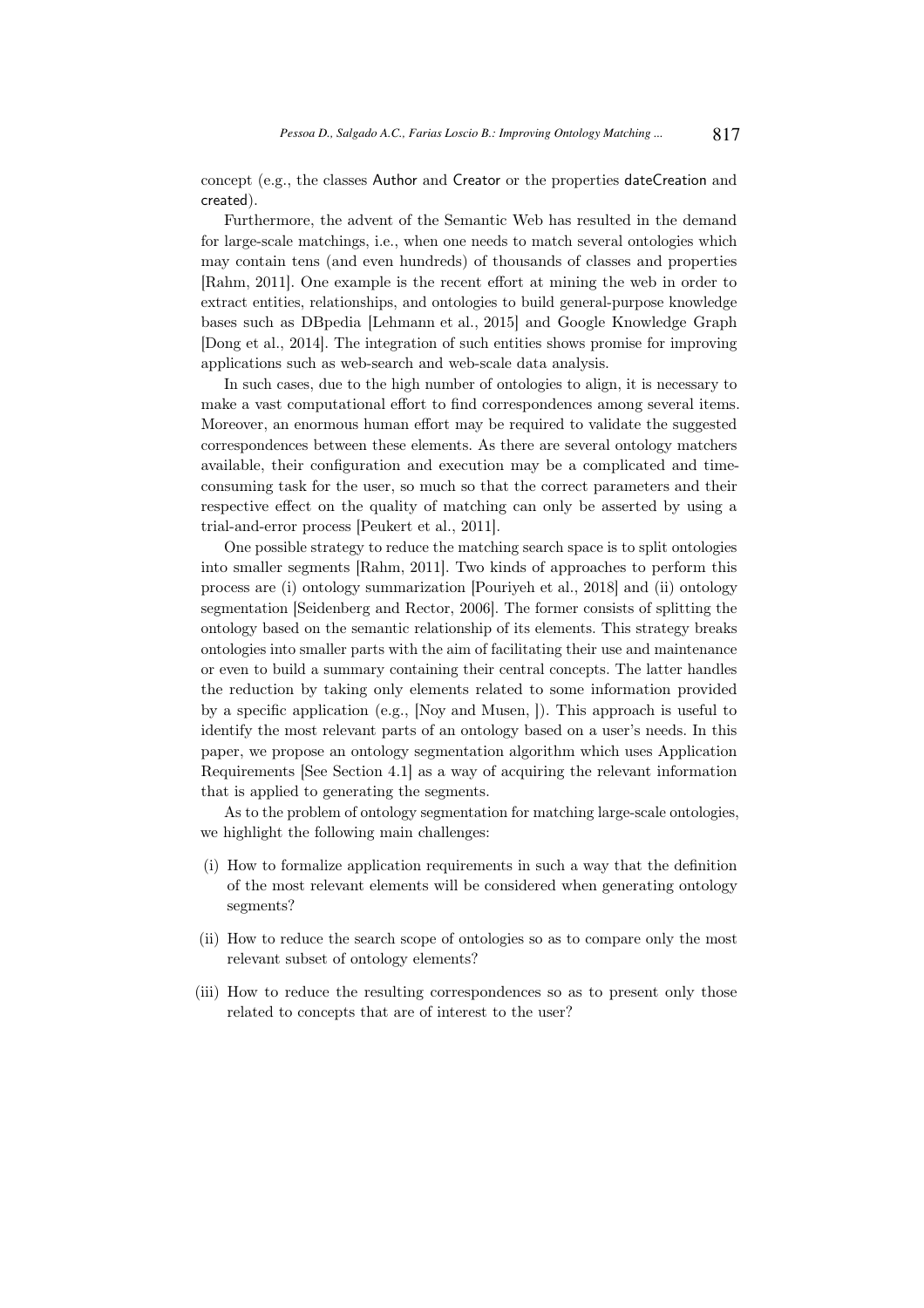Regarding issue (i), we separate application requirements into two categories: Data Requirements (DR) and Operational Requirements (OR). DR are represented as a set of keywords which indicate the most relevant concepts that will be considered when generating ontology segments. OR are represented as a set of parameters that affect how the segments are generated. Regarding issues (ii) and (iii), we propose a novel ontology segment algorithm that will be used to define the set of requirements and, which will generate as an output, reduced versions of ontologies containing only the relevant elements. By doing so, we seek to reduce the scope of the matching search and consequently to generate correspondences more efficiently than traditional approaches do.

The main contributions of this paper are: (1) The specification of application requirements that lets the user conduct a search to generate customized ontology segments; (2) A novel algorithm for ontology segmentation that uses a keywordsearch approach for generating segments based on application requirements.

The rest of this paper is organized as follows: Section 2 introduces ontologies and the ontology matching process. Section 3 briefly summarizes state-of-the-art approaches, and compares them with the one set out in this paper. Section 4 explains our algorithm for ontology segmentation based on application requirements. Section 5 discusses the evaluation approach and the results obtained. Finally, Section 6 summarizes this paper, presents some conclusions and suggests lines of future research that may lead to improving the approach proposed.

#### 2 Ontologies and the Ontology Matching process

Ontologies can be viewed as a set of assertions that are meant to model some particular domain. Ontologies may represent several data and conceptual models such as database schema, UML models, and XML schema. Despite several definitions of ontology having been put forward over the years related to the aim of this paper, we consider the following definition [Acampora et al., 2012]:

**Definition 1.** An ontology is a triple  $O = \langle C, P, I \rangle$ , where:

- C is the set of *classes*, i.e., the set of concepts that populate the domain of interest;
- P is the set of *properties*, i.e., the set of relations existing between the concepts of the domain.
- I is the set of *individuals*, i.e., the set of objects of the real world, representing the instances of a concept.

Classes, properties, and individuals are generally referred to as entities. Properties that represent relations between classes are called Object Properties.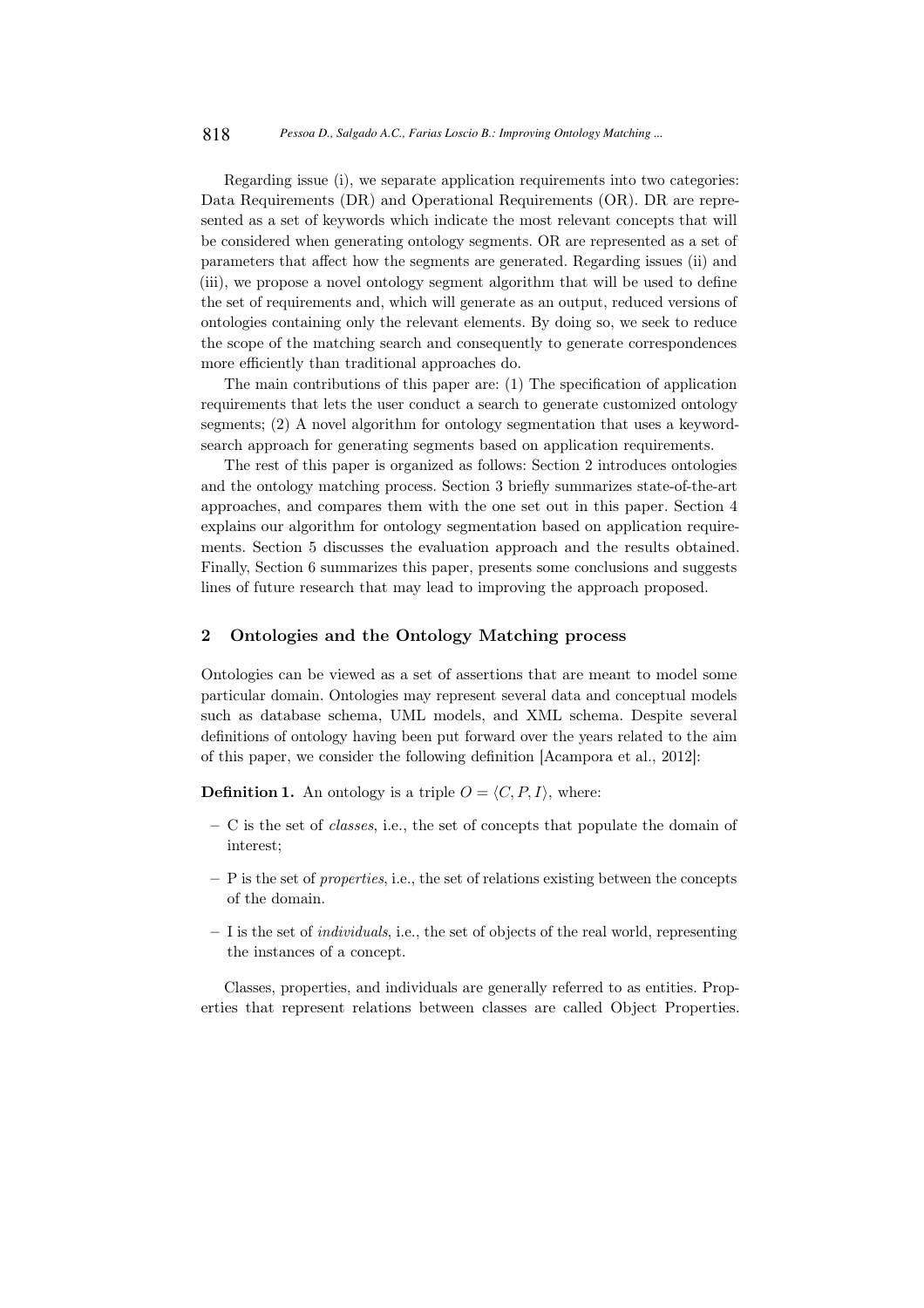Properties that represent relations between a class and some literal values (e.g., a string, a number) are called Data Properties.

The ontology matching problem arises from there being high heterogeneity existing in ontologies that describe the same domain. Unfortunately, people or artificial agents may use different terms for the same meaning or use the same term to describe different things. The goal of matching ontologies is to reduce this heterogeneity, which may be present on many levels (e.g., syntactic, terminological, conceptual) [Euzenat and Shvaiko, 2013].

**Definition 2.** The Ontology Matching Process can be defined as a function  $f$ that takes pairs of ontologies  $o_s$  (source ontology) and  $o_t$  (target ontology) to be matched, an optional reference alignment  $A$ , a set of parameters  $p$  and a set of oracles and resources  $r$  so as to return an alignment  $A'$  between these ontologies:

$$
A' = f(o_s, o_t, A, p, r)
$$
\n<sup>(1)</sup>

Definition 3. A Correspondence (or Semantic Match) is denoted as a tuple  $\langle e_1, e_2, k \rangle$ , in which  $e_1 \in O_1$ ,  $e_2 \in O_2$  and  $e_1 \equiv e_2$ , being k a similarity measure concerning the elements referred. A correspondence set can be acquired from the execution of a matcher, as well as based on an expert user indication.

Definition 4. The Similarity Measure between the two elements that comprise a correspondence is expressed by a value in the range of [0, 1] to indicate to what extent the given entities are similar. In this case, 0 stands for complete disparity and 1 for complete equality. There are several similarity measures proposed in the literature (such as linguistic, semantic, and structural) and it is commonplace to aggregate different similarity measures [Elshwimy et al., 2014].

Definition 5. An Alignment consists of a set of correspondences found between elements from different ontologies. In this sense, we can define  $A = C_{\langle O_1, O_2 \rangle}$ , in which  $C_{(O_1,O_2)}$  represents the set containing the correspondences found between elements from the ontologies  $O_1$  and  $O_2$ .

Definition 6. An Ontology Matcher or simply Matcher is a function or algorithm designed to lead the ontology matching process.

In a nutshell, the output alignment  $A$  is a set of correspondences generated by a matcher. Each correspondence is used to link an element belonging to the source ontology with a similar one belonging to the target ontology. Though there are other types, the scope of this work is limited to relationships of equivalence  $(=)$ . This is because rather than propose a new matcher, existing ones are used to evaluate the proposed segmentation algorithm. Just as equivalence is the only relationship common to most matchers, so it is common to encounter only the equivalence relationship in reference alignments.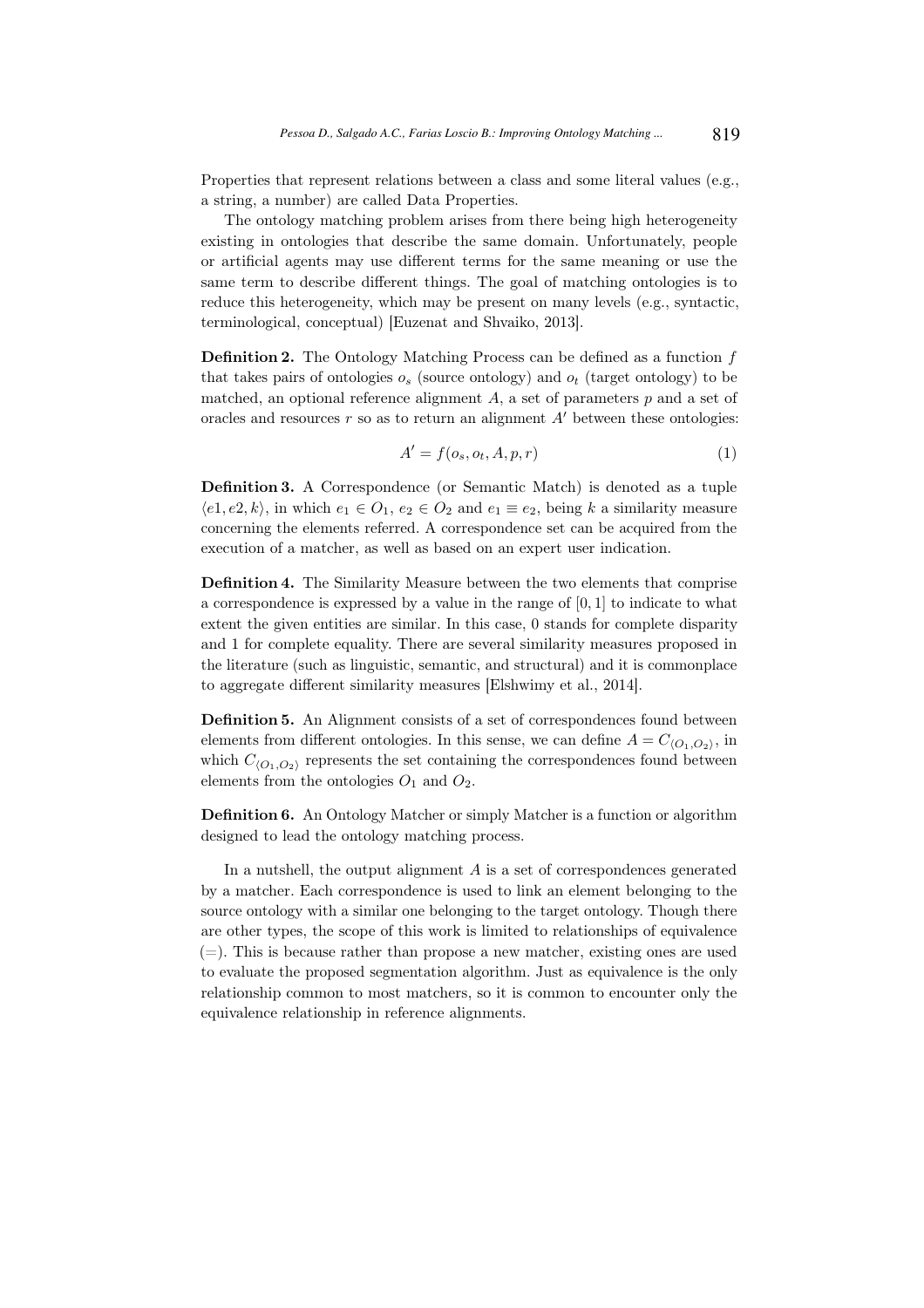## 3 Related Work

In the case of large-scale ontology matching tasks [Rahm, 2011], reducing the scope of the search is an important aspect that needs to be considered so as to improve the quality of the potential alignment and to reduce the number of validations required by the user. However, in spite of the large body of work on ontology matching techniques, only a few are segmentation based. In the following, we describe some of these techniques and compare them to our approach.

In order to reduce the number of comparisons during a matching, Do and Rahm propose COMA++ [Do and Rahm, 2007], a divide-and-conquer approach based on breaking an ontology down into smaller parts, which are defined as ontology fragments. In practice, it only matches fragment pairs with a high similarity. However, to generate segments, COMA++ uses relatively simple heuristic rules. More specifically, it does not consider the computation of structural closeness between the concepts, which often results in there being very few or a great many segments, depending on the ontologies considered. Another issue is how to determine what segments are similar, as COMA++ only considers the root node of the segment, which may reduce the matching quality.

An extension of COMA [Massmann et al., 2011] (COMA 3.0) copes with these limitations by applying a structure-based clustering algorithm to segment the input ontologies into a set of disjoint sub-graphs [Algergawy et al., 2011]. Thus, elements that are structurally similar are grouped in the same cluster, which may increase the matcher's efficiency and reduce the execution time. However, if ontologies based on a fixed heuristic are segmented, this may result in a loss of semantic information, especially for elements near segment boundaries. In the case of obtaining a high number of segments, more information would be lost, thus reducing the quality of the matching results.

With the aim of reducing the semantic loss, Anchor-Flood proposes a matcher that avoids the ontology segmentation *a priori* [Seddiqui and Aono, 2009]. It starts by defining a pair of similar concepts across ontologies as an anchor point. Then, it proceeds toward the neighboring nodes, considering the locality of reference, which results in segments located around the anchors. Eventually, it may align parts of large ontologies and so output a relatively small segmented alignment, depending on the continued success of finding matching partners for the anchor considered.

Noy and Musen present traversal views as a way of defining a segment [Noy and Musen, ], defined as an ontology view. The idea is to allow the user to specify an ontology subset comprising concepts of interest, the respective relationships, and the maximum depth. It enables the user to build segments incrementally, by extending the current view over many iterations. However, it assumes that the user (e.g., an Ontology Engineer) has a deep understanding of the ontology elements. Another issue is the strong need for the user's involvement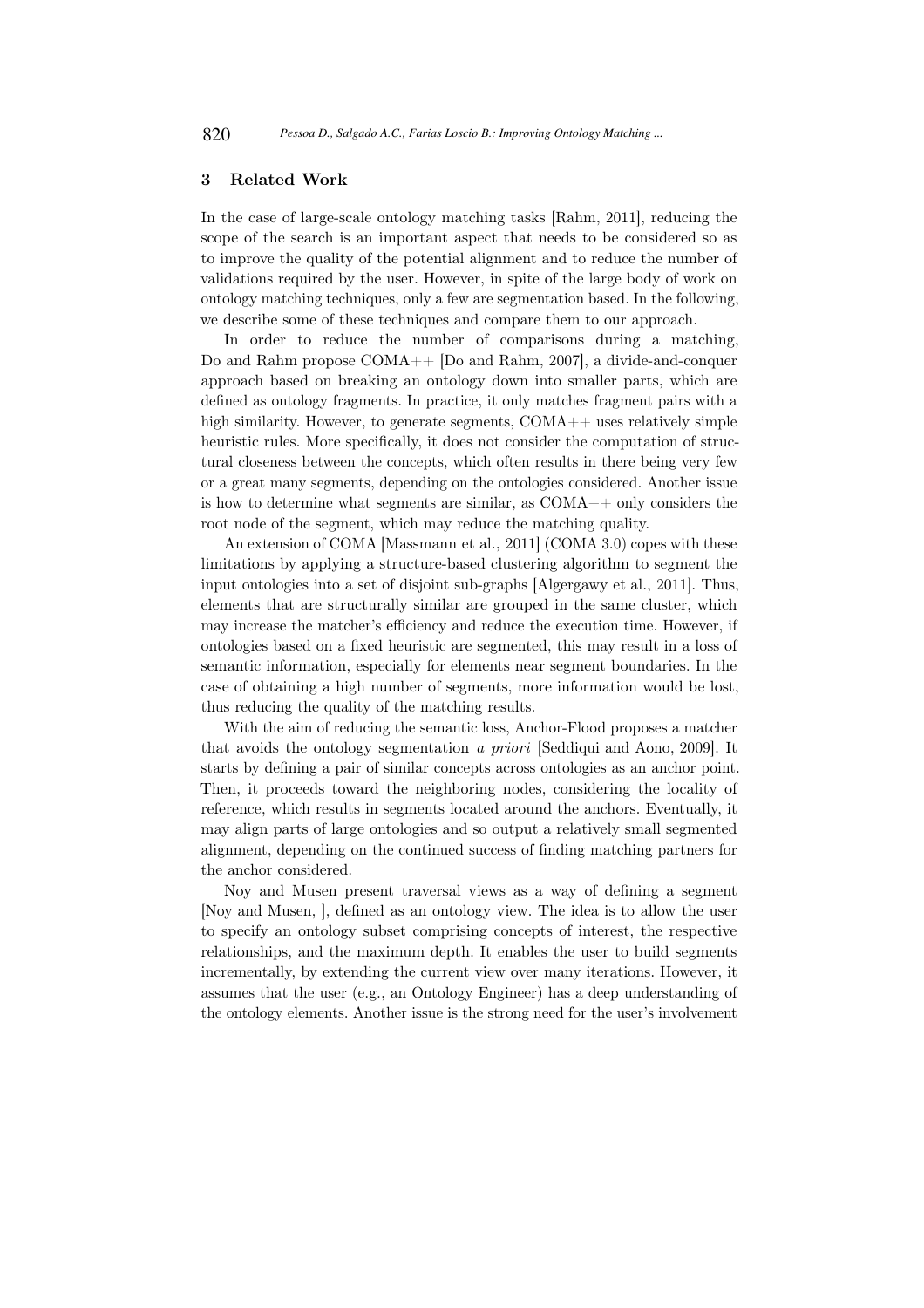in selecting the relationships that should be traversed and associating each one of them to a level of recursion, which defines when the algorithm should stop running.

Queiroz-Sousa et al. introduced a method for summarizing ontologies by using user-defined parameters [Queiroz-Sousa et al., 2013]. An ontology summary is an excerpt containing the most important concepts of the ontology or the most relevant concepts for a user, while respecting the original relationship and properties of the input ontology. The authors define two relevance measures: the Centrality Measure and the Closeness Measure. The Centrality Measure considers the number of relationships between ontology concepts and the types of relationships between them. The Closeness Measure indicates the extent to which a concept is relevant, i.e., the more related concepts there are, the higher the closeness measure is. By introducing the Broaden Relevant Paths (BRP) Algorithm, they extract a global ontology view containing only the most relevant elements. Lambrix and Kaliyaperumal proposed a session-based ontology alignment framework to allow partial computation for generating mapping suggestions [Lambrix and Kaliyaperumal, 2016]. The concept of session-based stands for breaking the matching down into smaller tasks to enable the user to interrupt and resume the process if necessary. Regarding ontologies in the scope of a session, the framework proposed generates pairs of segments using a string-based approach to detect concepts in different ontologies with similar names. The segment pairs are retained based on a predefined number of maximum elements. However, as the segmentation strategy concerns a fixed number of elements, the user has no control over the concepts present in each segment, which makes it necessary to iterate every session to assure that a particular concept is present in the set of correspondences.

The aforementioned studies present approaches that make use of some element references (e.g., anchors) or the analysis of the number of relationships to extract an ontology excerpt containing only the most relevant elements. In the first case, by only defining anchors as a reference, the user needs to have a broad knowledge about the ontologies to perform complex assertions, for instance, knowing what element relationships are needed to define an anchor point. On the other hand, note that considering only the number of ontology relationships will not cover the cases when the user has an interest in concepts that have fewer or no references. In this paper, we introduce the definition of application requirements in combination with a keyword-search process, which provides the possibility of generating segments without requiring the user to know the structure of the ontologies. Furthermore, unlike other approaches, we consider that whenever an element satisfies the application requirements, it is taken as relevant, even if it does not have a high number of relationships in the ontology structure.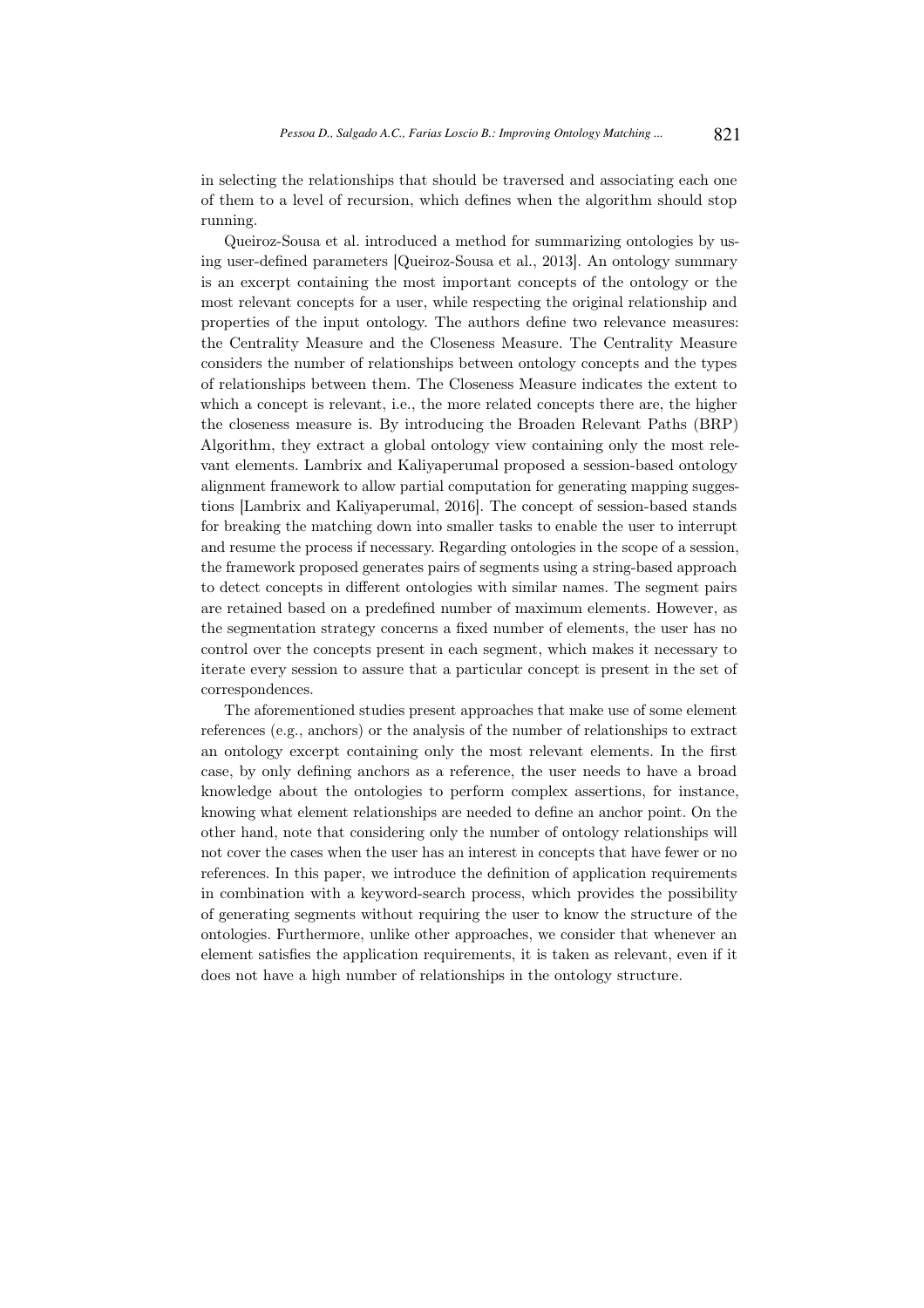## 4 SOMA: An Algorithm for Segmentation of Ontologies for Matching Applications

In this paper, we propose SOMA (Segmentation of Ontologies for Matching Applications), an algorithm for generating ontology segments so as to improve the ontology matching process. As a segmentation strategy, we consider a set of application requirements to extract the most relevant elements in the context of application-specific ontology matching context.

The intention of SOMA is not to create a new matcher, but to generate ontology segments based on application requirements and if needed to allow the segment alignments to be generated by using any existing matcher. By considering segments rather than the whole ontologies in the matching, the run time can be reduced and efficiency can be improved, since fewer elements are compared and the elements of the segment are related to the user's interests.

Figure 1 presents the workflow of the SOMA algorithm. In the initial step, we receive as an input a pair of ontologies (source and target) that are imported into the Ontology Catalog, converting them into a standard representation. Then, we generate the source ontology segment by extracting only the elements related to the application requirements. Finally, we generate the segment for the target ontology by extracting the elements related to the source ontology segment.

In the following sections, we define application requirements, present a motivating example and describe each one of the steps comprising the SOMA algorithm.

#### 4.1 Application Requirements

The aspect which distinguishes this work from previous approaches is the adoption of application requirements as a means for specifying which concepts are the most relevant to the user. According to [Sommerville, 2010], application (or system) requirements consist of an abstract description of characteristics, attributes, abilities or qualities that a system should provide to be useful to its users. Requirements may range from a high-level statement of a service or a system constraint to a detailed mathematical functional specification. Functional requirements are those that describe functionalities or a system service. Nonfunctional requirements are those that define system properties or constraints (e.g., response time, reliability). This paper takes as a baseline a set of application requirements as a way of improving ontology matching tasks, by an on-demand generation of ontology segments. In this context, we formalize these requirements as follows.

**Definition 7.** Application Requirements are denoted as  $AR = \{r_1, r_2, \ldots, r_n\}$ , where each  $r_i$  describes an application-related need regarding the matching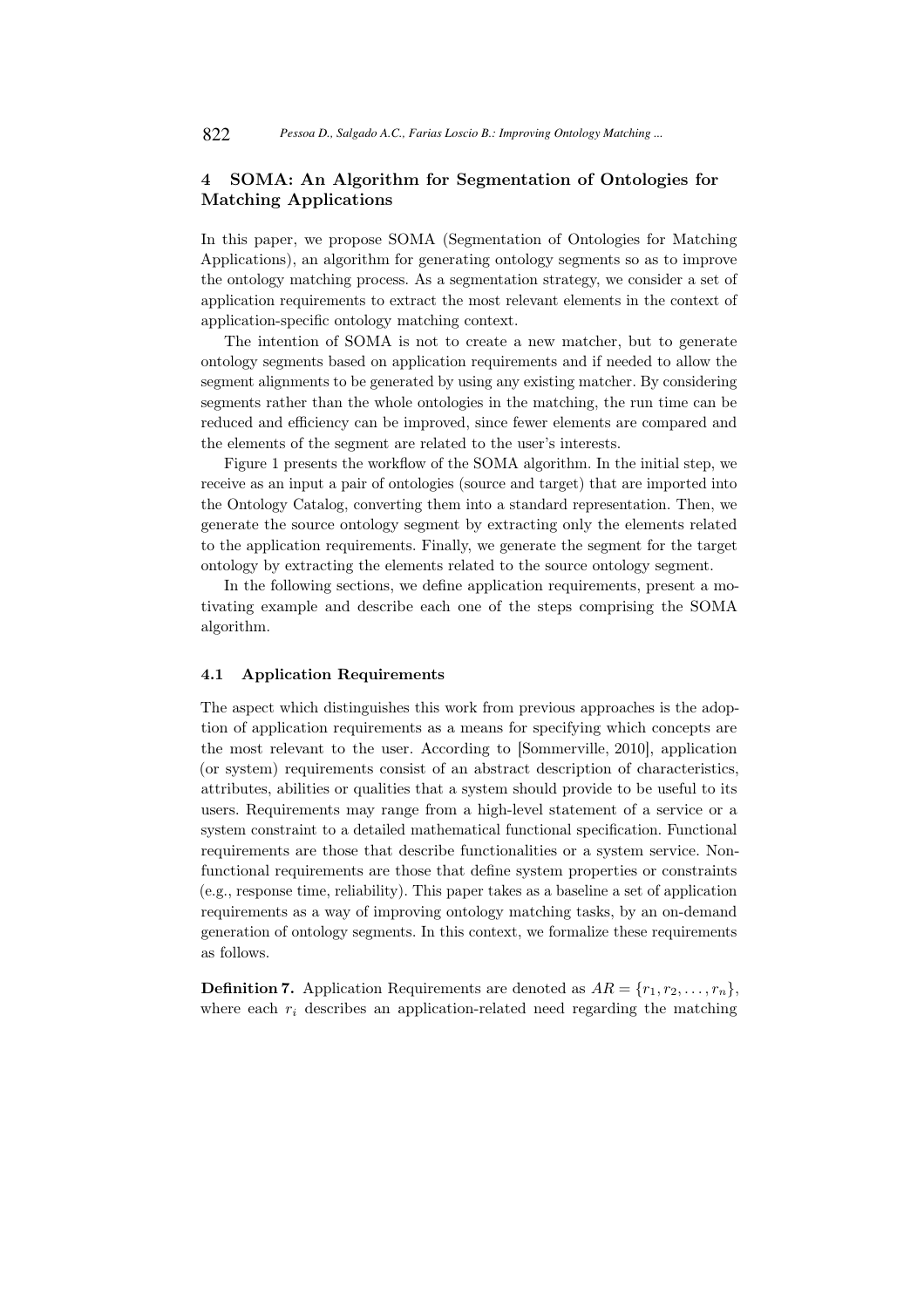

Figure 1: Workflow of the SOMA algorithm.

process. We divide  $AR$  into two categories: Data requirements, which stands for requirements regarding the concepts that should be included in the matching and operational requirements, which describe the configuration parameters that will generate the segments. We detail these requirement types as follows.

**Definition 8.** Data Requirements (DR) are represented by a set of keywords  ${k_1, k_2,..., k_n}$  for specifying the *n* concepts that are important to the user in the matching process. For instance, in the conference domain, the user can define as DR the keywords {author, email, conference} or {paper, reviewer, title, abstract}. These keywords are taken by the SOMA algorithm and are used to identify the nearest elements to be included in the segments.

**Definition 9.** Operational Requirements (OR) are represented by a set of parameters describing some user preferences regarding the segment generation process. They allow the user to customize how the segments are generated. Table 1 describes the OR considered in the SOMA algorithm: i) the segment extension level and ii) the similarity threshold. When the extension level requirement is defined as simple, segments are more abbreviated, as they consist of only the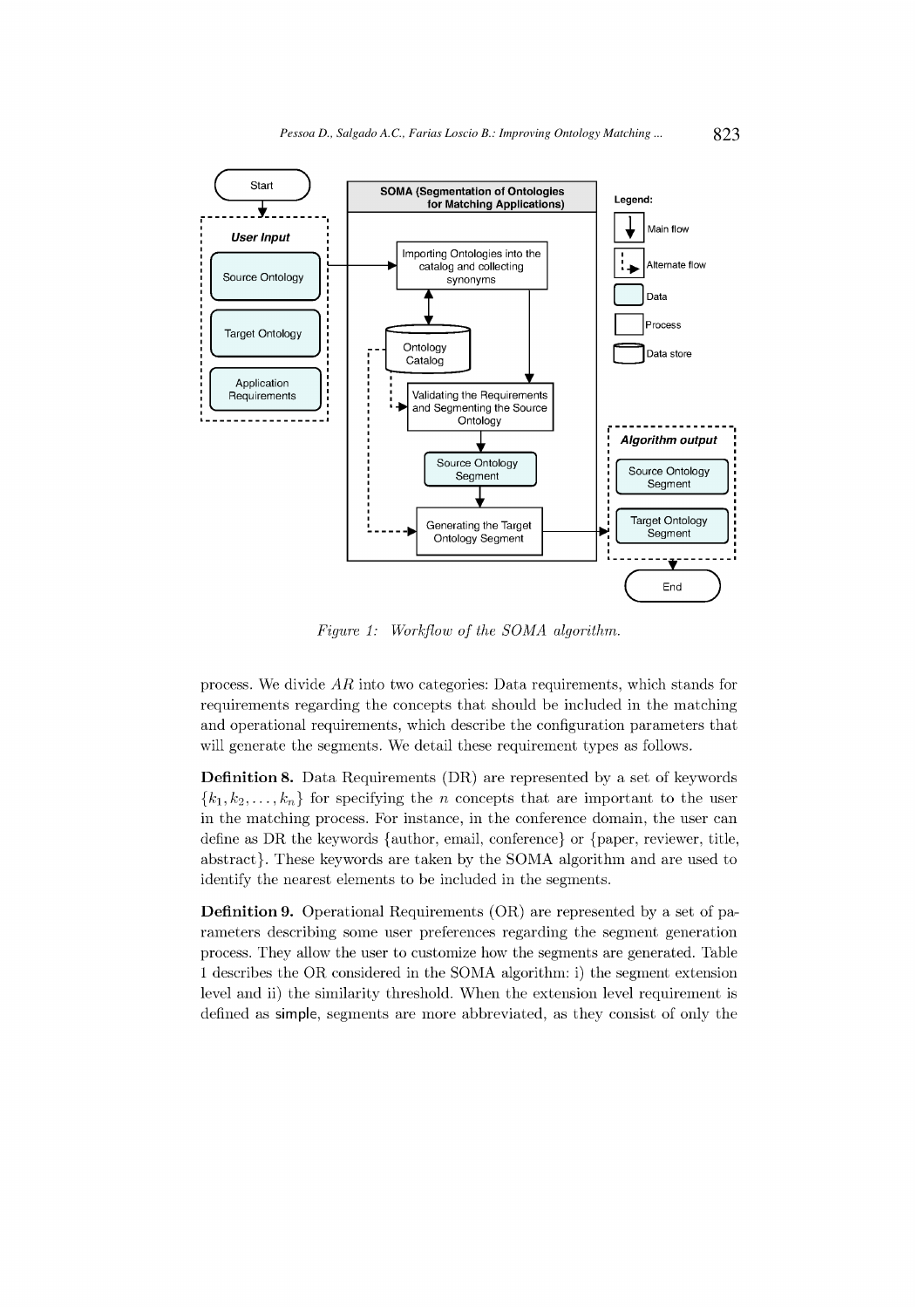related elements of keywords and their first-level adjacent elements. Alternatively, when the extension level is expanded, segments tend to be more densely populated, as they also contain a second level of relationship between elements. The similarity threshold is the minimum similarity value to ensure an ontology element is related to a keyword described in the data requirements.

| Operational Requirement | Possible values                        |
|-------------------------|----------------------------------------|
| Segment Extension Level | simple, expanded                       |
| Similarity Threshold    | Decimal number in the range of $[0,1]$ |

*Table 1: Specification of Operational Requirements*

#### 4.2 Motivating Example

We demonstrate our approach more accurately by describing how it is applied to a practical example. Consider two ontologies  $O_1$  and  $O_2$ . The ontologies describe data about conferences such as documents and publishers as shown in Figure 2.

Let us assume that a user is interested in obtaining the most popular topics covered by papers (documents) published over a given period of the years. Considering that each ontology uses different terms to describe the same concept (e.g., Document in  $O_1$  and Conference document in  $O_2$ ), in order to allow the integration of data from different sources, correspondences between these elements must be generated. In this case, despite there being many elements in  $O_1$  and  $O_2$ , only a few are relevant to the application. Thus, there is no need to traverse the whole ontologies when the alignment is being generated. To illustrate this assumption, we define the following data requirements:

- R1 *The application shall provide information about submitted papers (e.g.,* paper*,* reviewer*,* title*)*
- R2 *The application shall provide information (e.g.,* name*,* university*,* e-mail*) about some person who is registered for a conference*

In order to fulfill respectively  $R1$  and  $R2$ , we can define the following set of keywords:  $K_1 = \{ \text{paper, reviewer, title, abstract} \}$  and  $K_2 = \{ \text{person, name, author,} \}$ email, university}. We consider these keywords in the next sections so as to demonstrate how the segment is generated.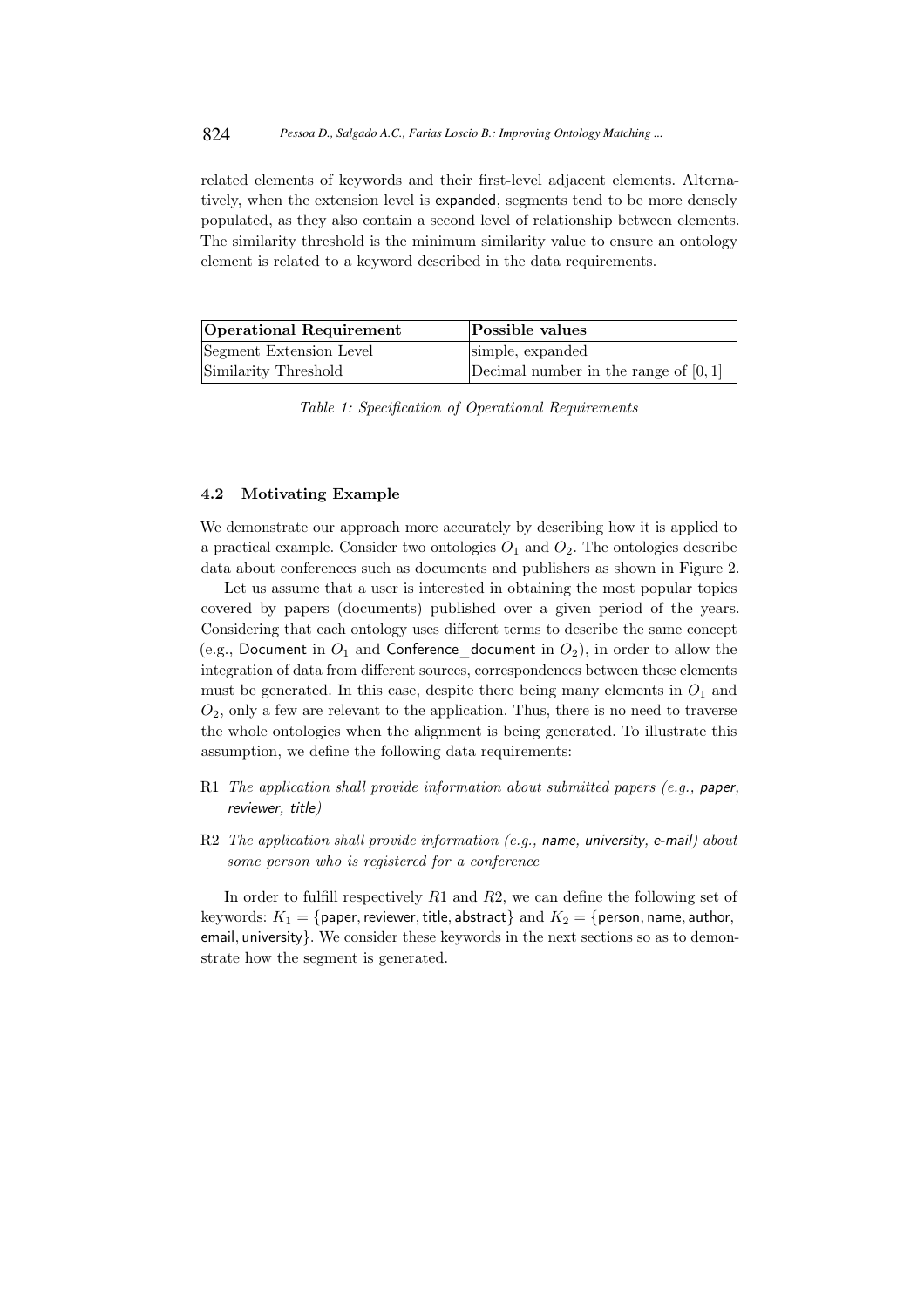

*Figure 2: An excerpt containing first-level elements from Ontologies*  $O_1$  (a) and

 $O_2$  (b).

## 4.3 Importing ontologies into the catalog and collecting synonyms

The first step of the algorithm involves importing, pre-processing and storing ontologies into the Ontology Catalog. To this end, we first convert the ontologies from OWL or RDF formats to a labeled graph. During this process, we enrich the graph by adding synonyms (obtained from  $Wordnet<sup>1</sup>$ ) for each node.

Many algorithms transform ontologies into labeled graphs. We use this strategy to facilitate how to deal with the ontology elements when generating the segment. We create a graph in which the nodes represent classes or properties, and the edges represent relationships between them. Figure 3 illustrates an example of how to represent ontologies as a graph when following this notation. The black nodes represent classes, the grey nodes represent object properties, the solid white nodes represent data properties and the dashed white ones are synonyms nodes. Between these nodes, there are some arrows indicating relationships such

 $^{\rm 1}$  http://wordnet.tspell.smu.edu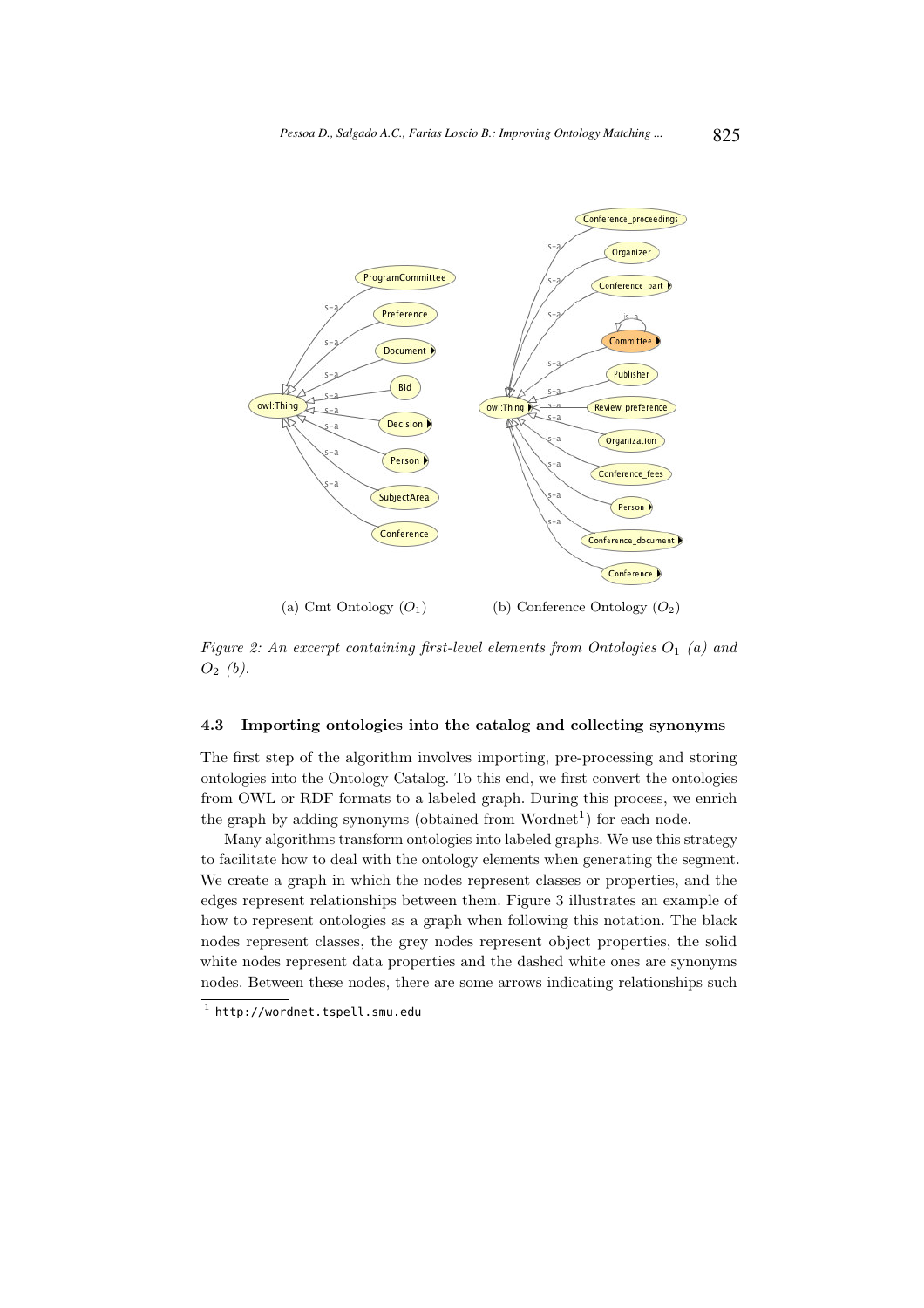

*Figure 3: Example of the graph notation adopted in this work to represent ontologies.*

as isA (specialization), domain and range.

In Figure 3, we have the triple (*Person, hasConflictOfInterest, Document*) to define an object property hasConflictOfInterest representing the relationship between *Person* (domain) and *Document* (range). On the other hand, we have the triple (*Paper, title, xsd:string*) to define a data property *title* representing the relationship between the class *Paper* (domain) and a literal value *string* (range). The notation of a graph can thus be used to represent the basic elements used in the matching process.

## 4.4 Validating the Requirements and Segmenting the Source Ontology

The next step concerns how to generate a segment from the source ontology, with a view to collecting only ontology elements in accordance with the Application Requirements.

The algorithm for segmenting the source ontology [See Algorithm 1] receives the source ontology  $SO$  and the set of application requirements  $(DR \text{ and } OR)$ as input and returns a segmented version of SO containing only the elements (e.g., classes, properties) that are suitable for  $DR$ . The  $OR$  also has an impact on the process, as depending on some of the requirements chosen (e.g., extension level or keyword search threshold), a higher/lower number of elements may be the output.

To generate the segment, we parse each element (including the synonym nodes) of the source ontology and select the elements that match the keywords defined in DR. The Match function outputs a value between  $[0, 1]$  based on the linguistic similarity of the elements compared. The value of the similarity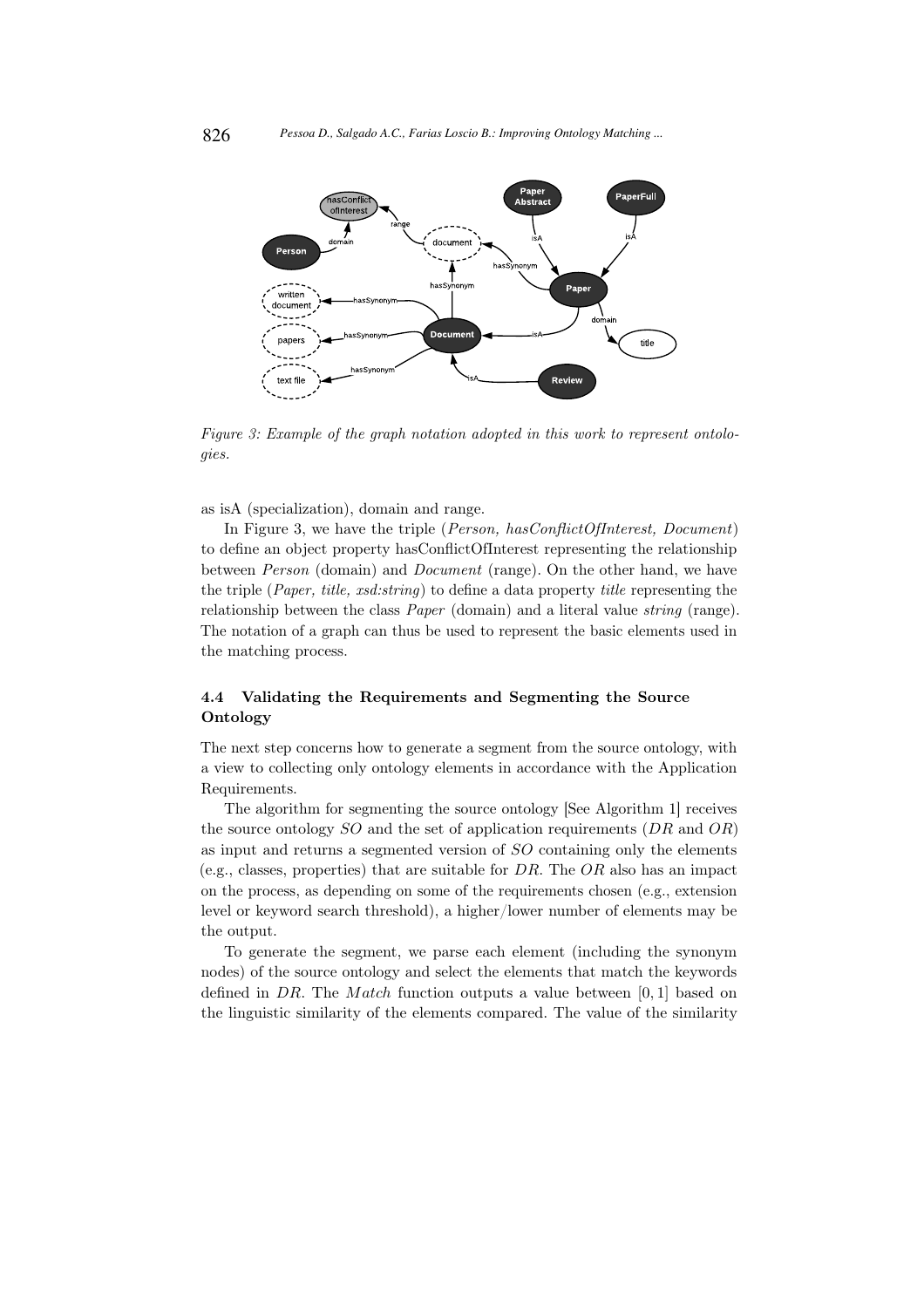Algorithm 1 Algorithm for segmenting the Source Ontology

|     | 1: function GENERATESOURCEONTOLOGYSEGMENT(SO, DR, OR)                                               |  |  |  |  |
|-----|-----------------------------------------------------------------------------------------------------|--|--|--|--|
|     | $\triangleright$ <i>SO</i> corresponds to the source ontology graph;                                |  |  |  |  |
|     | $\triangleright$ DR (Data Requirements) corresponds to the list of keywords representing            |  |  |  |  |
|     | the relevant concepts to be included in the segment;                                                |  |  |  |  |
|     | $\triangleright$ OR (Operational Requirements) corresponds to the list of configuration             |  |  |  |  |
|     | parameters that are used to generate the segment                                                    |  |  |  |  |
|     | $\triangleright Match(e_1, e_2)$ is a function that calculates the linguistic similarity between    |  |  |  |  |
|     | $e_1$ and $e_2$ , comparing element names and synonyms;                                             |  |  |  |  |
|     | $\triangleright$ <i>Neighbors(n)</i> is a function that returns the list of nodes that are adjacent |  |  |  |  |
|     | to $n$ .                                                                                            |  |  |  |  |
|     | $\triangleright$ <i>NodeAux</i> is a temporary copy of an element to be included in the segment     |  |  |  |  |
| 2:  | $SO_{seg} \leftarrow \{\}$ > Initialize the subgraph $SO_{seg}$ representing the segment            |  |  |  |  |
| 3:  | for all $e_i \in SO$ do $\triangleright$ Iterate ontology elements $e_i$ (classes and properties)   |  |  |  |  |
| 4:  | <b>for all</b> $k_j \in DR$ <b>do</b> $\triangleright$ Parse each keyword $k_j$ defined in DR       |  |  |  |  |
| 5:  | if $Match(e_i, k_j) \geq OR.similarityThreshold$ then                                               |  |  |  |  |
| 6:  | $nodeAux \leftarrow \{e_i\}$                                                                        |  |  |  |  |
| 7:  | if $OR. extensionType == EXPANDED$ then                                                             |  |  |  |  |
| 8:  | $nodeAux \leftarrow nodeAux \cup Neighbors(e_i)$                                                    |  |  |  |  |
| 9:  | end if                                                                                              |  |  |  |  |
| 10: | $SO_{seg} \leftarrow SO_{seg} \cup nodeAux$                                                         |  |  |  |  |
| 11: | end if                                                                                              |  |  |  |  |
| 12: | end for                                                                                             |  |  |  |  |
| 13: | end for                                                                                             |  |  |  |  |
| 14: | return $SO_{seq}$                                                                                   |  |  |  |  |
|     | 15: end function                                                                                    |  |  |  |  |

threshold is one of the available operational requirements [See Section 4.1]. The Neighbors function receives a node and returns the set of adjacent ontology elements (classes and properties) in the graph. The resulting segment is the union of the set of elements (plus neighbors in the case of expanded extension type) that matches with the keywords defined in the DR.

Figure 4 shows two examples of source ontology segments regarding the ontology Cmt<sup>2</sup> . In the former, we illustrate how the segment is generated, based on the keywords  $K_1$  (paper reviewer, title, abstract). In the latter, we show how the segment is generated for the keywords  $K_2$  (person, name author, email, university).

Note that for the first segment [See Figure  $4(a)$ ], SOMA includes the classes Person and Author and their neighbors in the segment, since the Cmt ontology

<sup>&</sup>lt;sup>2</sup> http://oaei.ontologymatching.org/2017/conference/data/cmt.owl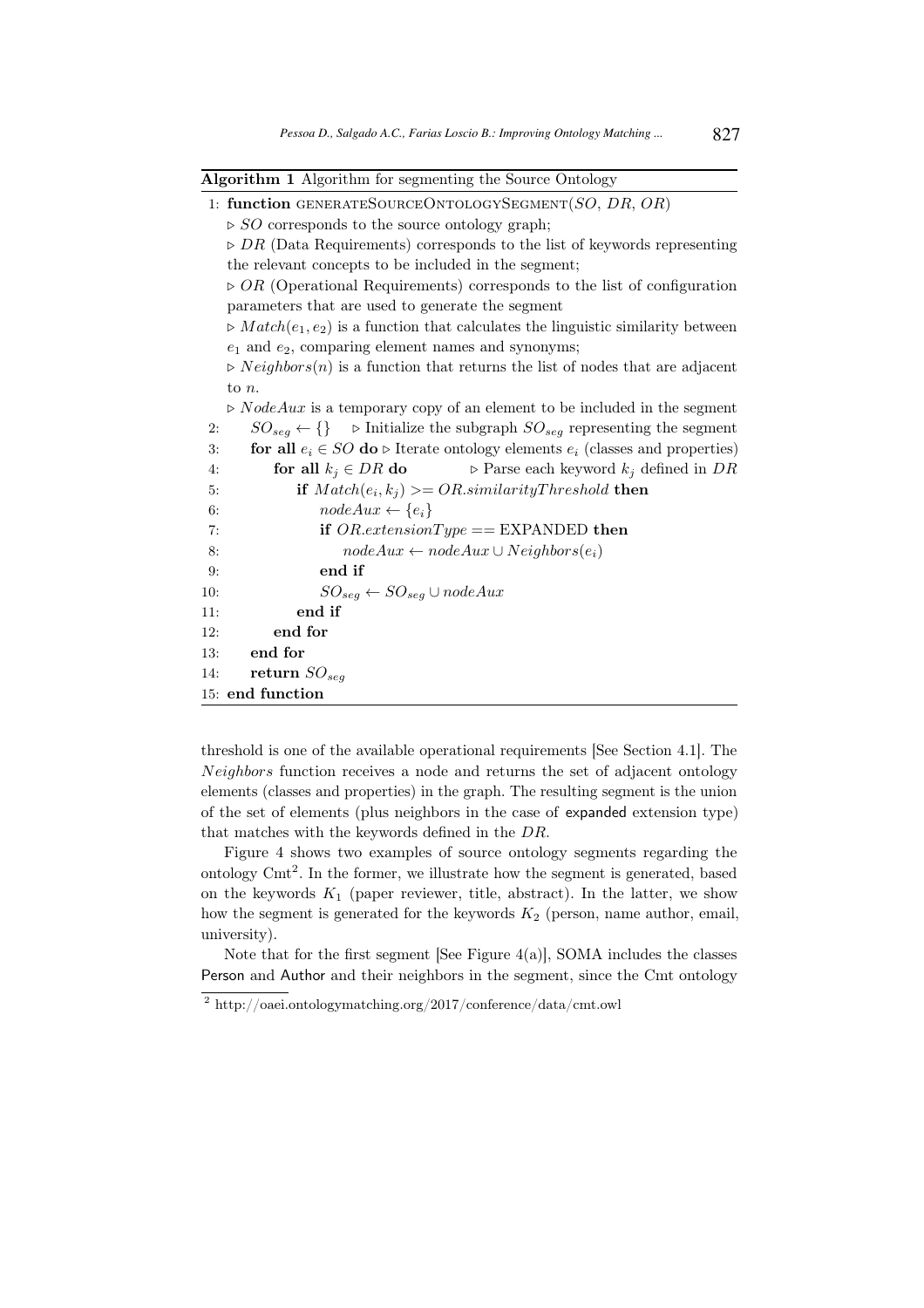contains elements related to these concepts. The same applies to the data properties email and name. However, as the Cmt ontology does not have any element related to university, this concept is absent in the segment. In the second segment [See Figure4(b)], SOMA extracts the classes Paper and Reviewer, and the data property title, as there are elements with the same name defined in keywords. The class Paper abstract is also considered, despite the keyword being different from the name of the element.



(a) Source Ontology Segment for R<sup>1</sup>



(b) Source Ontology Segment for R<sup>2</sup>

*Figure 4: Excerpt of ontology segments for the ontology Cmt generated based on the data requirements* DR<sup>1</sup> *and* DR<sup>2</sup>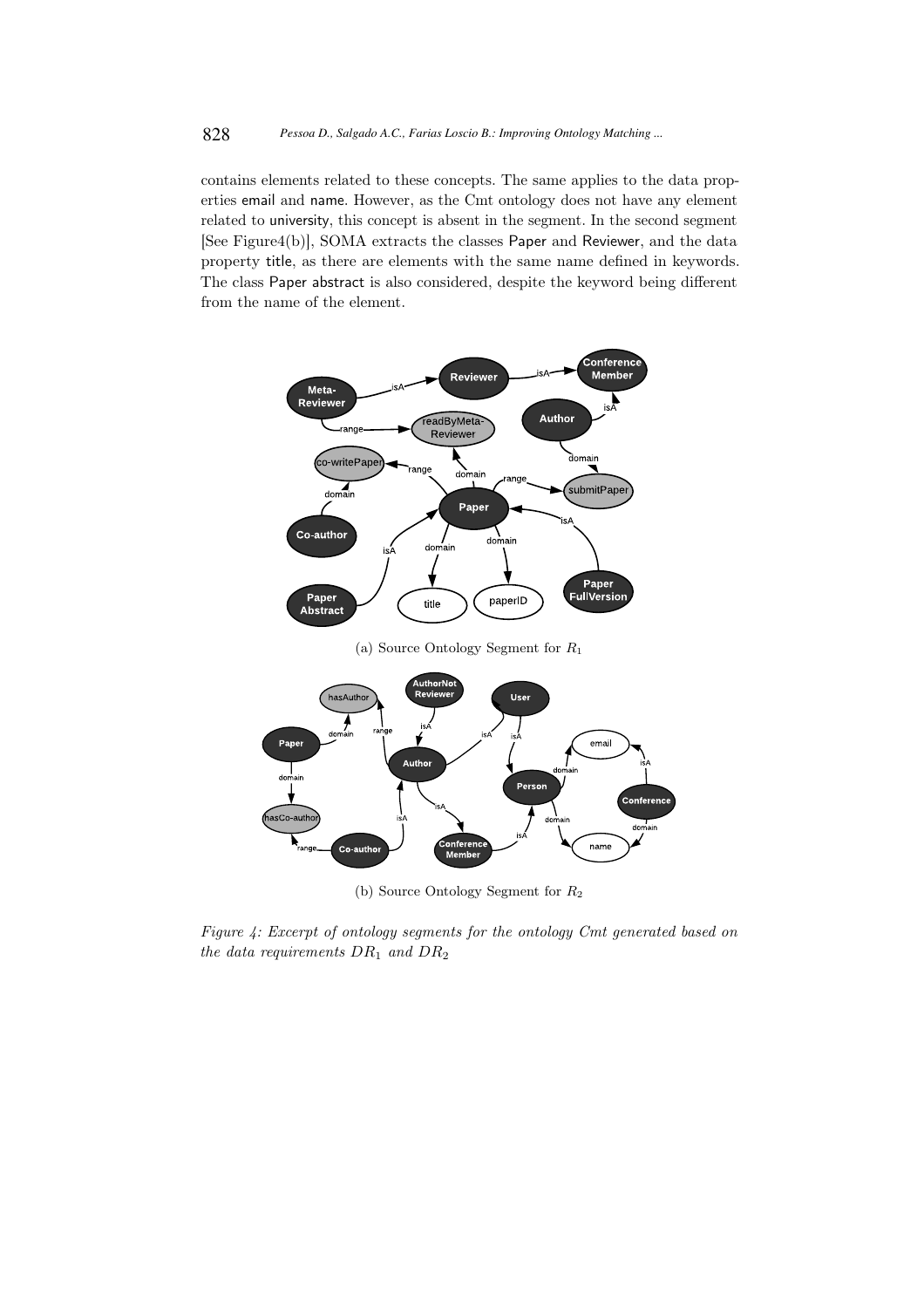## 4.5 Generating the Target Ontology Segment

After obtaining the source ontology segment, we generate the segment for the target ontology  $(TO)$ . For this process, we select the candidate elements based on the similarity value between the target ontology elements and those present in the source ontology segment  $SO_{seg}$ . [See Algorithm 2] for details how to generate the segment for the target ontology.

| Algorithm 2 Algorithm for segmenting the Target Ontology                                            |                                                                                         |  |  |  |  |
|-----------------------------------------------------------------------------------------------------|-----------------------------------------------------------------------------------------|--|--|--|--|
| function GENERATETARGETONTOLOGYSEGMENT $(TO, SO_{seg}, OR)$                                         |                                                                                         |  |  |  |  |
| $\triangleright TO$ corresponds to the target ontology graph;                                       |                                                                                         |  |  |  |  |
| $\triangleright SO_{seg}$ corresponds to the source ontology segments previously obtained;          |                                                                                         |  |  |  |  |
|                                                                                                     | $\triangleright$ OR (Operational Requirements) corresponds to the list of configuration |  |  |  |  |
| parameters that are used to generate the segment;                                                   |                                                                                         |  |  |  |  |
| $\triangleright Match(e_1, e_2)$ is a function that calculates the linguistic similarity between    |                                                                                         |  |  |  |  |
| $e_1$ and $e_2$ , by comparing the element names and synonyms;                                      |                                                                                         |  |  |  |  |
| $\triangleright$ <i>Neighbors(n)</i> is a function that returns the list of nodes that are adjacent |                                                                                         |  |  |  |  |
| to $n$ .                                                                                            |                                                                                         |  |  |  |  |
| $\triangleright$ <i>NodeAux</i> is a temporary copy of an element to be included in the segment     |                                                                                         |  |  |  |  |
| $TO_{seg} \leftarrow \{\}$                                                                          | $\triangleright$ Initialize empty ontology segment                                      |  |  |  |  |
| for all $e_i \in SO_{seq}$ do                                                                       | $\triangleright$ Parse each element $e_i$ in $SO_{seg}$                                 |  |  |  |  |
| for all $e_i \in TO$ do                                                                             | $\triangleright$ Parse each element $e_j$ in TO                                         |  |  |  |  |
| if $Match(e_i, e_j) \geq OR.similarityThreshold$ then                                               |                                                                                         |  |  |  |  |
| $nodeAux \leftarrow \{e_i\}$                                                                        |                                                                                         |  |  |  |  |
| if $OR. extensionType == EXPANDED$ then                                                             |                                                                                         |  |  |  |  |
| $nodeAux \leftarrow nodeAux \cup Neighbors(e_i)$                                                    |                                                                                         |  |  |  |  |
| end if                                                                                              |                                                                                         |  |  |  |  |
| $TO_{seg} \leftarrow TO_{seg} \cup nodeAux$                                                         |                                                                                         |  |  |  |  |
| end if                                                                                              |                                                                                         |  |  |  |  |
| end for                                                                                             |                                                                                         |  |  |  |  |
| end for                                                                                             |                                                                                         |  |  |  |  |
| return $TO_{seq}$                                                                                   |                                                                                         |  |  |  |  |
| end function                                                                                        |                                                                                         |  |  |  |  |
|                                                                                                     |                                                                                         |  |  |  |  |

Figure 5 illustrates two examples of target ontology segments. In the first [See Figure 5(a)], we present the segment coming from the comparison of the source ontology segment generated for  $R_1$  and the ontology Sofsem<sup>3</sup> as the target. The same applies to the second case [See Figure 5(b)], with the only difference being that we consider the source ontology segment generated for  $R_2$  as the input.

<sup>3</sup> http://oaei.ontologymatching.org/2017/conference/data/Conference.owl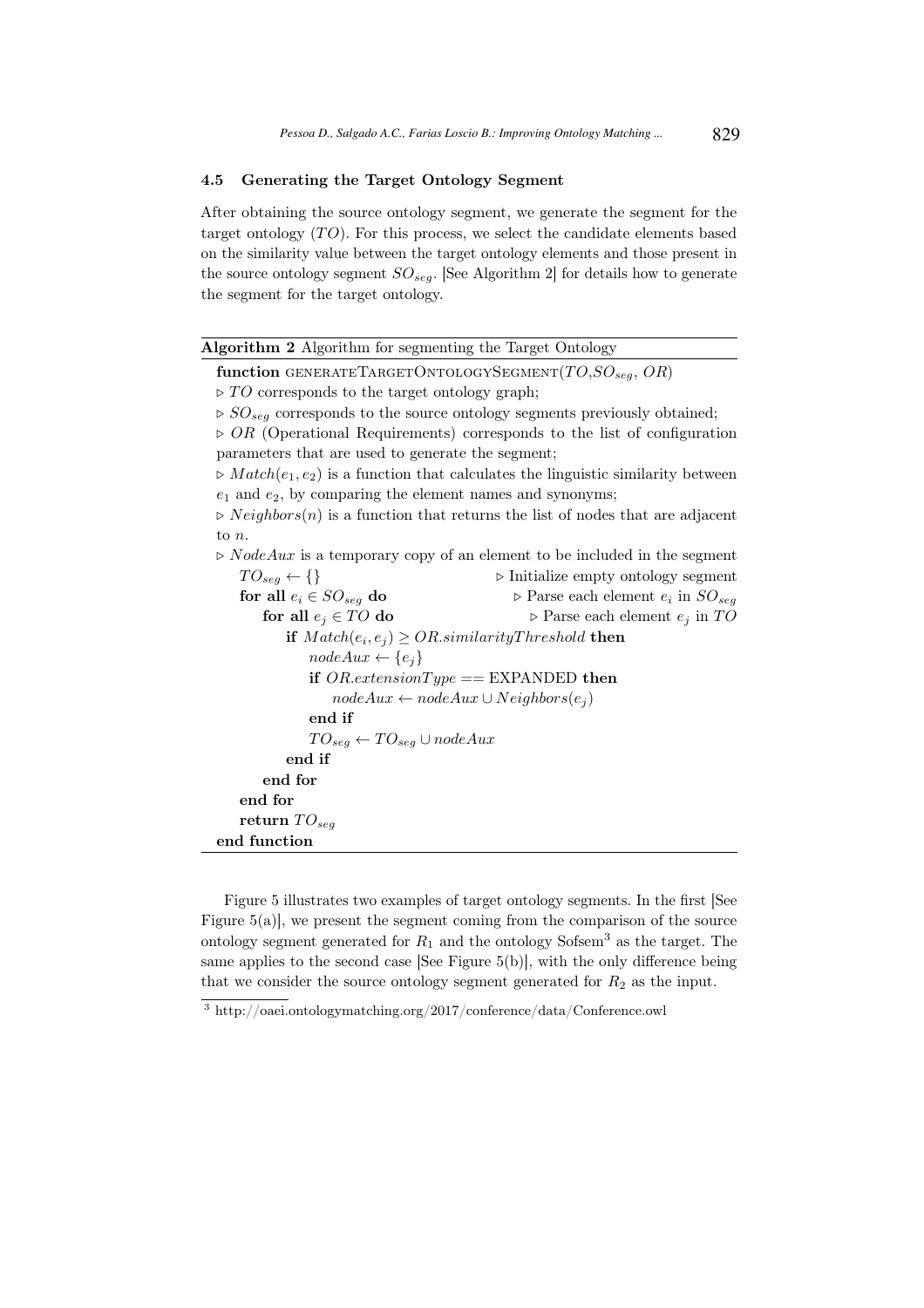

(a) Target Ontology Segment for R<sup>1</sup>



(b) Target Ontology Segment for R<sup>2</sup>

*Figure 5: Excerpt of ontology segments for the ontology Sofsem, considering the source ontology segments illustrated in Section 4.4. as input*

Note that the ontology Sofsem does not have a class Author. In this case, SOMA has included some classes in the segment that may correspond to an author, such as Conference Contributor, Conference Participant and Conference Applicant.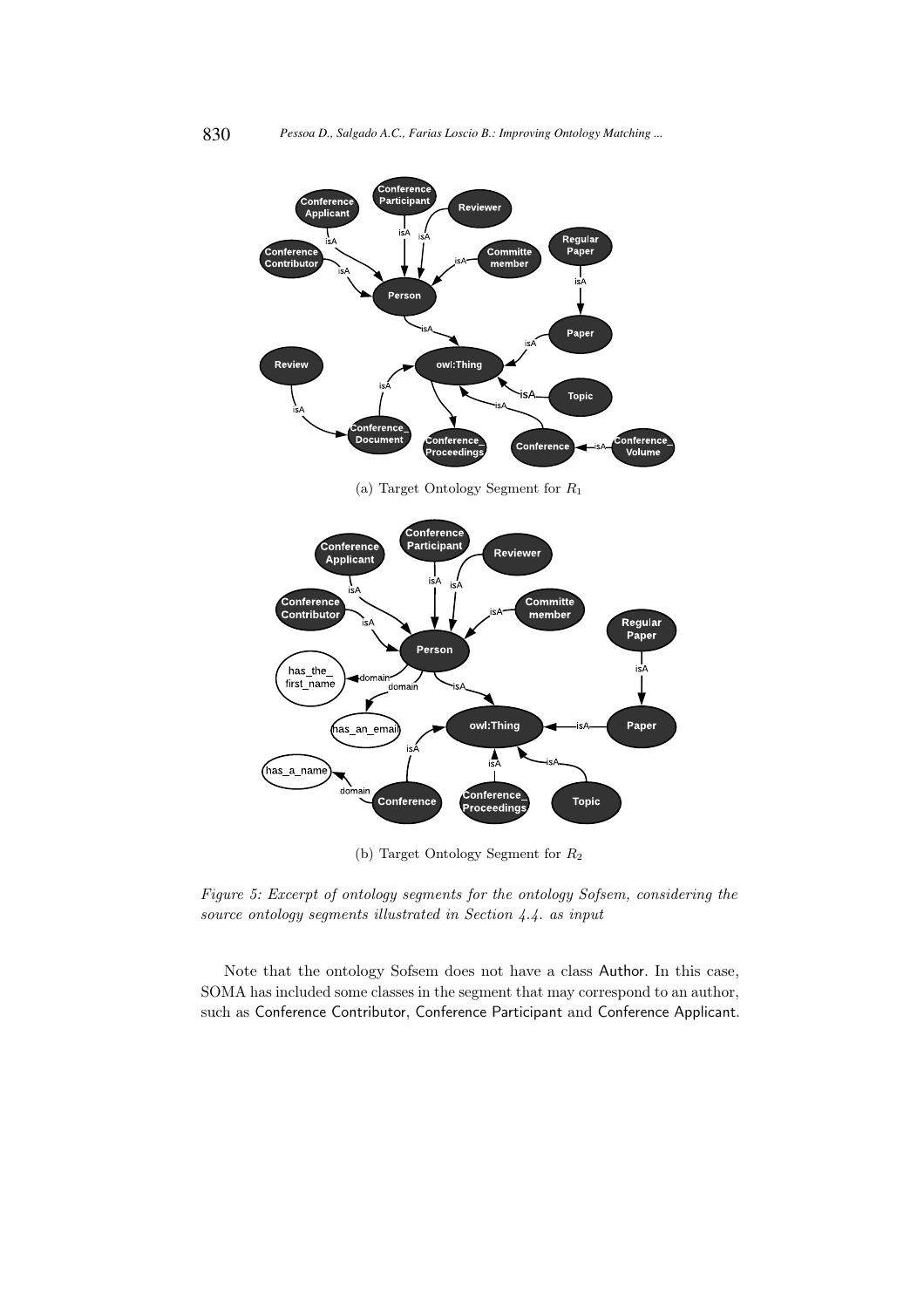Once generated, the source and target ontology segments are both exported as ontology OWL files. These files may be the input for some ontology matching systems, which is what we did in our experiments, as shown in the following section. In this case, the assumption is that in the subsequent ontology matching process, a matcher may use more sophisticated techniques (e.g., structural-level matching) in order to identify more precisely the correspondences between the elements present in the segments.

## 5 Experiments and Analysis

For the purpose of evaluating our approach, we designed three applicationbased ontology matching scenarios using the conference benchmark provided by the OAEI 2017. In the first one, we consider how matching was conducted by each ontology in its entirety. In the other two, we focus on the matching between segments generated by SOMA. We present below the configuration of the experiment and compare the performance of OAEI matchers in these scenarios.

## 5.1 Experiment Configuration

In this section, we define the datasets, parameters, and hardware configurations used to perform the experiments in this work.

- Datasets: Table 2 details the datasets considered in the experiments and the respective number of classes, data and object properties. Although the OAEI conference track contains a total of 16 ontologies, we select only the ontologies that have available reference alignments<sup>4</sup> (gold standards).
- Data Requirements: To be a guideline on how to generate segments SOMA, we consider the data requirements DR1 and DR2 illustrated in the motivating example [See Section 4.2], in which each requirement represents the concepts that are of interest to an expert user.
- Operational Requirements: The set of operational requirements used in the experiments are defined in the following. The value expanded for the segment extension is taken because it generates larger segments, which improves the range for evaluating the accuracy of the generated results. The value considered to the keyword search threshold was defined based on preliminary experiments. For this purpose, we have tested several scenarios containing different values, and the value of 0.6 resulted, on average, in the inclusion of more suitable elements on the segments, regarding the targeted dataset.

<sup>&</sup>lt;sup>4</sup> The reference alignments can be downloaded from http://oaei.ontologymatching.org/2017/conference/data/reference-alignment.zip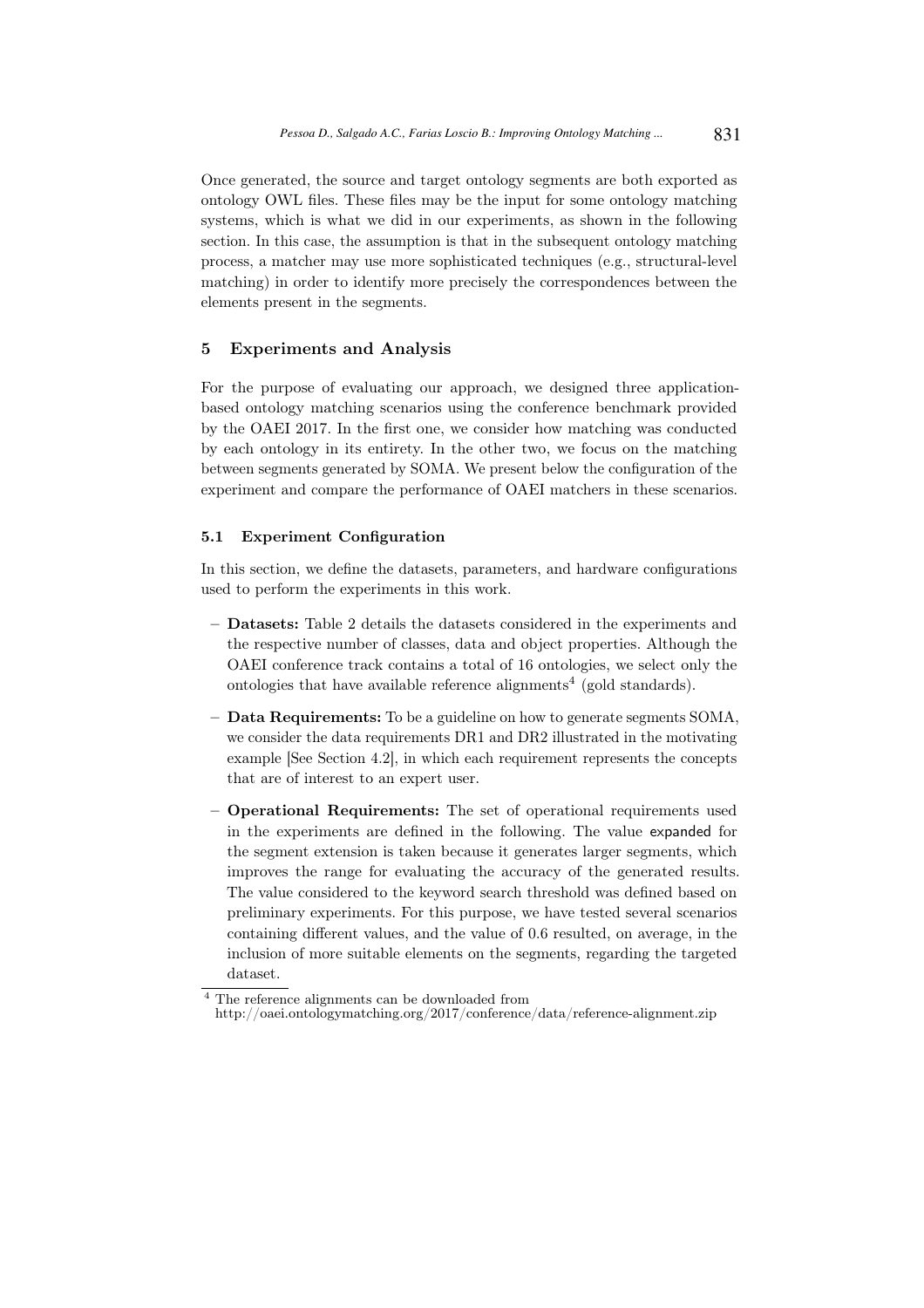- Segment Extension Level  $=$  EXPANDED
- Keyword search threshold  $= 0.6$
- Hardware Configuration: The following hardware configuration is used to perform the experiment execution:
	- Processor: Intel Core i5-3210M
	- CPU Speed: 2.50GHz x 2 core
	- RAM Capacity: 16GB

|                |     |    | Ontology Classes Data Properties Object Properties |
|----------------|-----|----|----------------------------------------------------|
| $\mathrm{Cmt}$ | 36  | 10 | 49                                                 |
| Sofsem         | 60  | 18 | 46                                                 |
| ConfTool       | 38  | 23 | 13                                                 |
| Edas           | 104 | 20 | 30 <sup>°</sup>                                    |
| Ekaw           | 74  |    | 33                                                 |
| Iasted         | 140 |    | 38                                                 |
| Sigkdd         | 49  | 11 |                                                    |

*Table 2: Detailed information of ontologies from the OAEI Conference track used in the experiments*

#### 5.2 Implementation and Tools

We implemented the SOMA algorithm and the Ontology Catalog as Java Web applications. Furthermore, to support the conduct of the experiments, we also have implemented a Matchers Catalog, which supports the execution of multiple matchers. Some details on the implementation regarding each component are given below.

## 5.2.1 Ontology Catalog

The Ontology Catalog<sup>5</sup> stores ontologies by representing them in a single directed graph. The elements from different ontologies are distinguished by their URI prefix. Figure 6 depicts the metadata structure of the ontology catalog. We use the OWL API to traverse all ontology elements, reading classes such as

<sup>5</sup> The Ontology Catalog source code is available at https://github.com/dass-cin/ ontology-catalog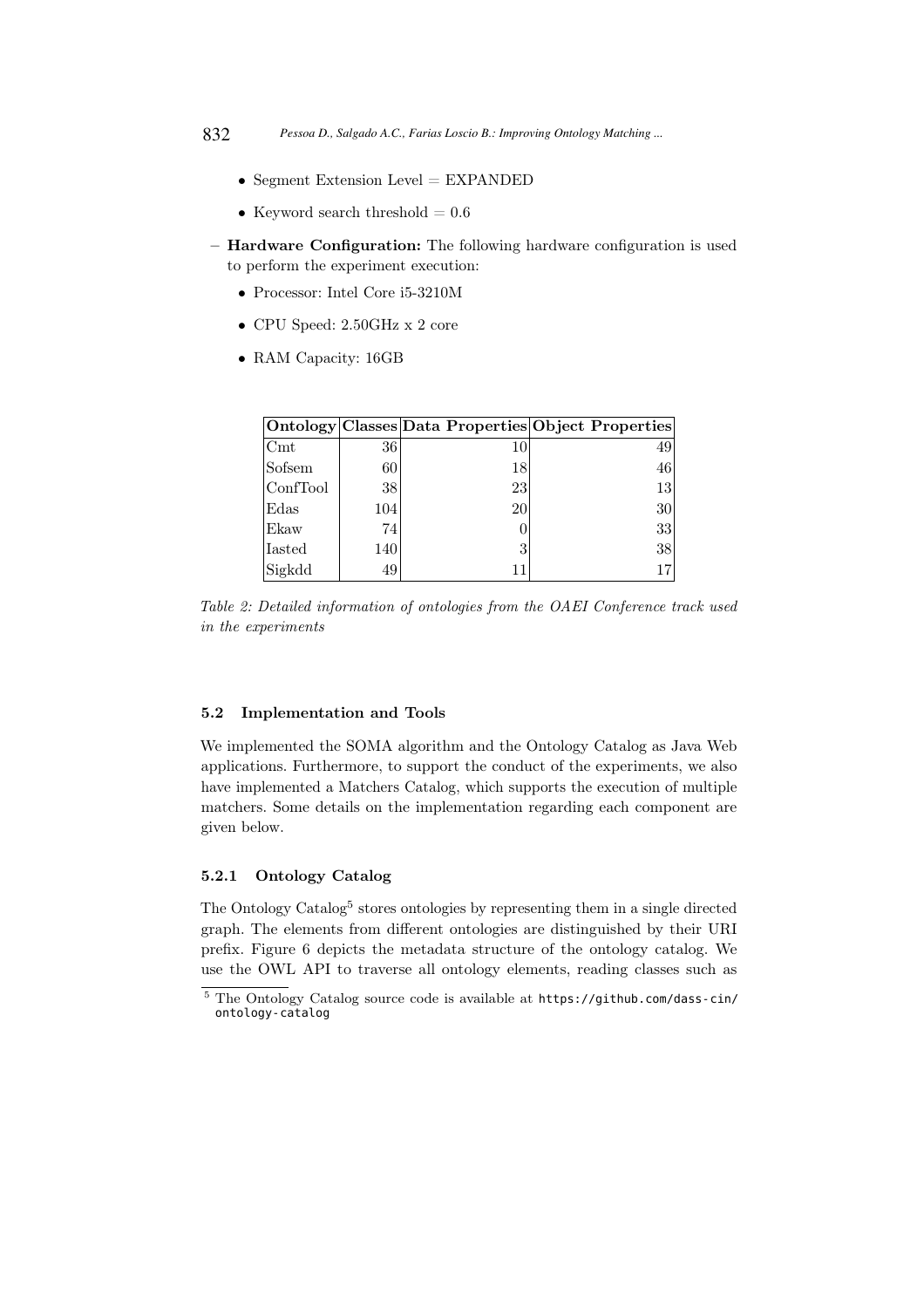

*Figure 6: Metadata structure of the ontology catalog.*

ClassNode, data properties such as DataPropertyNode and object properties such as ObjectPropertyNode. The SynonymNodes are obtained for each element by searching for synonyms in Wordnet. We also used the OWL API<sup>6</sup> to read/write ontologies and a graph database ( $Neo4J^7$ ) to store and search the ontology graph. The option for Neo4j is motivated by the ease of graph manipulation due to the Cypher<sup>8</sup> query language.

The importance of using the Ontology Catalog to support the SOMA algorithm is because the ontology can be dealt with while using less memory. Since we consider large-scale ontologies, it could be unfeasible to load all elements into the memory so as to generate the segment. Given the number of possibles relationships that there are in an ontology, a graph allows navigation at several levels. Furthermore, storing data as a graph opens up new possibilities in comparison to relational databases [Vicknair et al., 2010], because of the addition of custom element relationships (e.g., synonyms) and the possibility of using existing graph algorithms for navigation and searching within ontologies.

#### 5.2.2 Matchers Catalog

As we wished to provide a general infrastructure for generating alignments, we also developed a Matchers Catalog<sup>9</sup>. The purpose of which was to abstract the matcher component so that any matcher can be incorporated to generate correspondences. The resulting alignments are structured by using the Alignment API, which facilitates the integration of results generated by different matchers.

Figure 7 depicts the metadata structure of the Matchers Catalog. To describe a matcher, in addition to name and version, we consider the Web Service endpoint

 $\frac{6}{7}$  The OWL API can be downloaded from http://owlcs.github.io/owlapi/ $\frac{7}{7}$  Noo41 is available to download at https://poo4i.com

<sup>7</sup> Neo4J is available to download at https://neo4j.com

<sup>8</sup> The Cypher documentation is available at https://neo4j.com/developer/cypher/

<sup>&</sup>lt;sup>9</sup> The Matchers Catalog source code is available at https://github.com/dass-cin/ matchers-calalog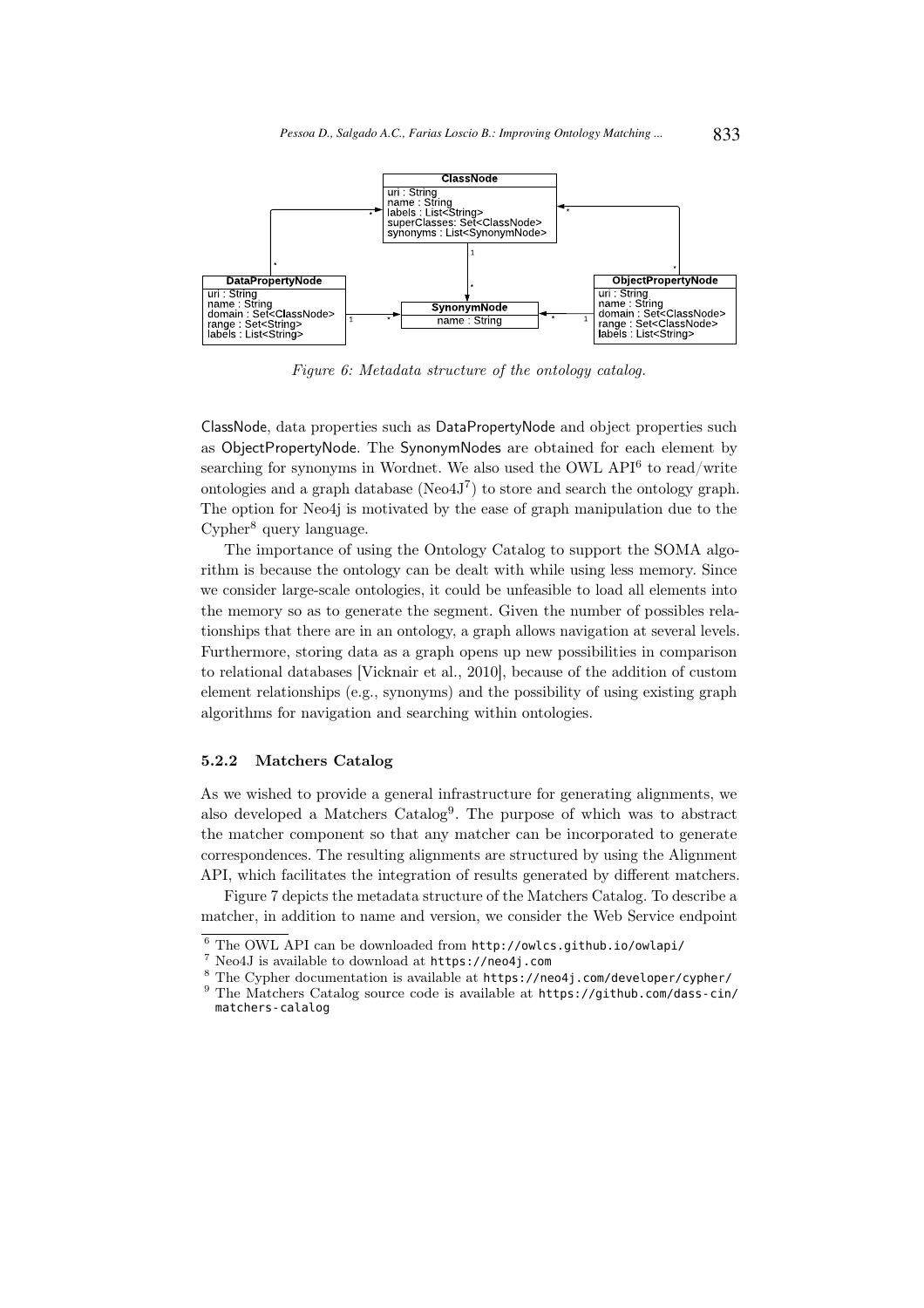in which the matcher is run, a set of features and the default configuration parameters that should be considered. Given that matchers do not provide a default Web Service endpoint, we implemented a wrapper component to import the matcher library and provide the service that receives the source/target ontologies and provides the alignment in accordance with the Ontology API format. In this initial version of the Matchers Catalog, we have incorporated some matchers which were registered in the last OAEI campaigns, such as COMA, LogMap, and AML.



*Figure 7: Metadata structure of the Matchers Catalog.*

Once an alignment has been generated, it is stored in the matcher's catalog together with the respective correspondence set. We use these records both to evaluate the matcher's running performance (as long as we track the execution time and total memory used), and to assess the matcher's quality, by comparing the provided correspondence set provided to a gold standard.

#### 5.2.3 SOMA Algorithm

Concerning the implementation regarding the SOMA Algorithm<sup>10</sup>, we build a Java application by using the Spring Batch Framework<sup>11</sup>. We take as an input a CSV file, which makes it possible to determine several segment generations and the matching to run at once. The output summarizes the results of many executed matchings in a CSV containing the number of true positives, false positives, false negatives and some measures such as precision, recall, F-Measure and execution time.

About the algorithm operation, we use the lexical matcher S-Match-Wordnet<sup>12</sup> as similarity measure for the Match function. This matcher relies on semantic information taken from the linguistic resource WordNet to identify nodes that are semantically related. The option for this tool is because it is suitable for

 $\overline{^{10}$  The SOMA algorithm source code is available at https://github.com/dass-cin/soma

<sup>&</sup>lt;sup>11</sup> https://spring.io/projects/spring-batch<br><sup>12</sup> S-Match-wordnet source-code available source-code available at: https://github.com/s-match/ s-match-wordnet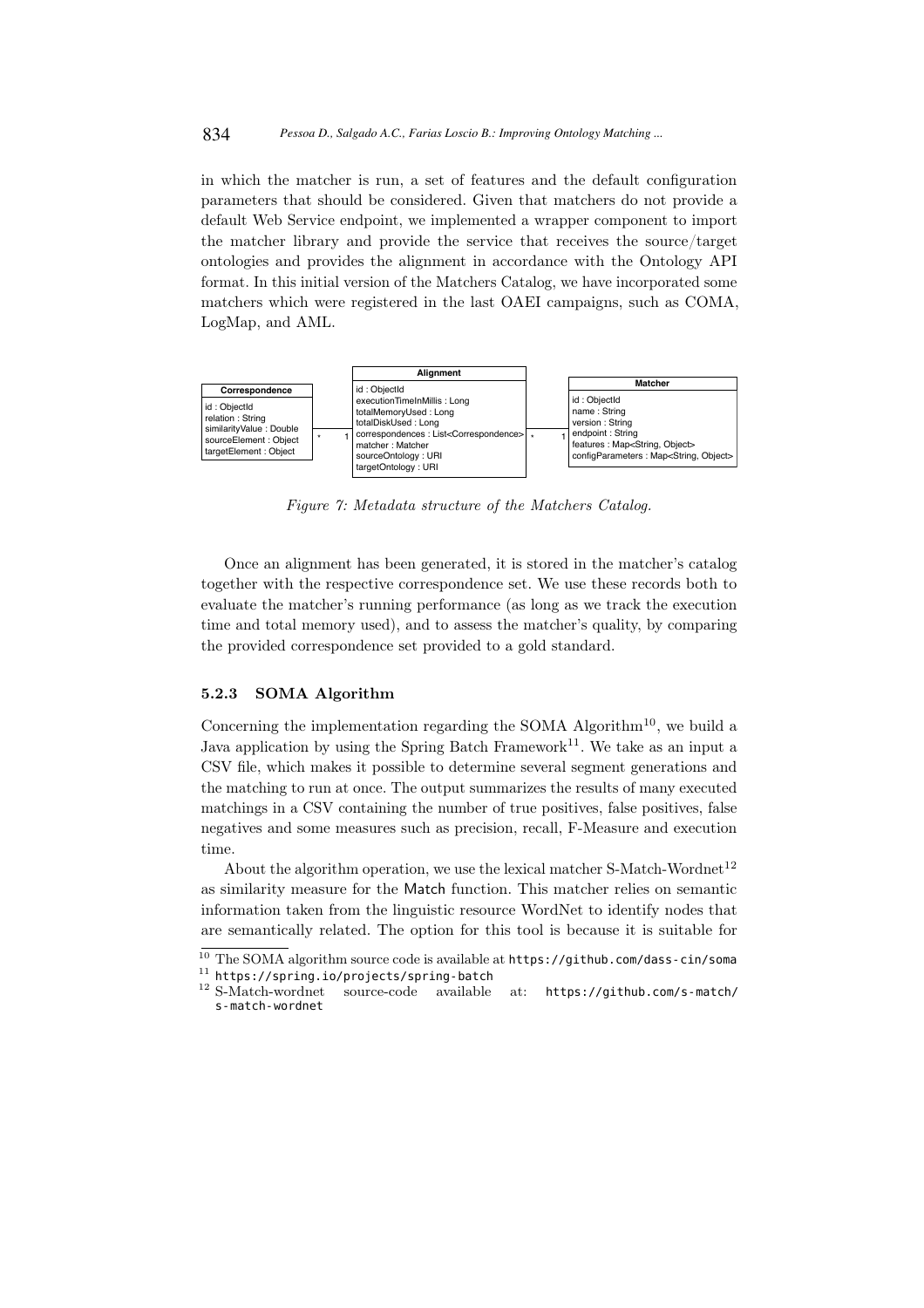lightweight matching and provides minimal results [Bella et al., 2017], which is especially useful during the segment generation, considering it requires a preliminary matching between a small number of ontology elements.

#### 5.3 Experiments Performed and Results

In this section, we detail the experiments performed as well as the results obtained. The main objective of the experiments was to confirm that using the segments generated by SOMA in the ontology matching process results in reducing the scope of the search and improves the quality of the alignments. Thus, the first experiment is concerned with matching on the whole ontologies, while the remaining experiments address each one of the data requirements DR1 and DR2 so as to generate the segment generation, which is based on the matching between segments. Figure 8 shows the summary of results, concerning the measures of execution time, precision, recall and F-Measure.

The specification of experiments is described as follows:

- Experiment 1 (exp1): Matching based on the whole ontologies;
- Experiment 2 (exp2): Segment matching based on the keywords paper, reviewer, title, abstract;
- Experiment 3 (exp3): Segment matching based on the keywords person, name, author, email, university.

We evaluate the proposed algorithm using well-known evaluation measures such as precision, recall, and F-Measure. More precisely, precision (2) measures the ratio of the correctly found correspondences (true positives) over the total number of correspondences. Recall (3) measures the ratio of the true positives over the total number of expected correspondences (i.e., true positives and false negatives). We also consider the measure of the execution time that a matcher takes to complete the matching process between each pair of ontologies.

$$
Precision = \frac{truePositives}{truePositives + falsePositives}
$$
 (2)

$$
Recall = \frac{truePositives}{truePositives + falseNegatives}
$$
 (3)

$$
F-Measure = 2 \cdot \frac{precision \cdot recall}{precision + recall}
$$
\n<sup>(4)</sup>

As to the matching execution, we consider some active OAEI participants: COMA, AML, and LogMap. We delegate to each matcher the pairwise comparison between all the simple combinations of the seven ontologies (or respective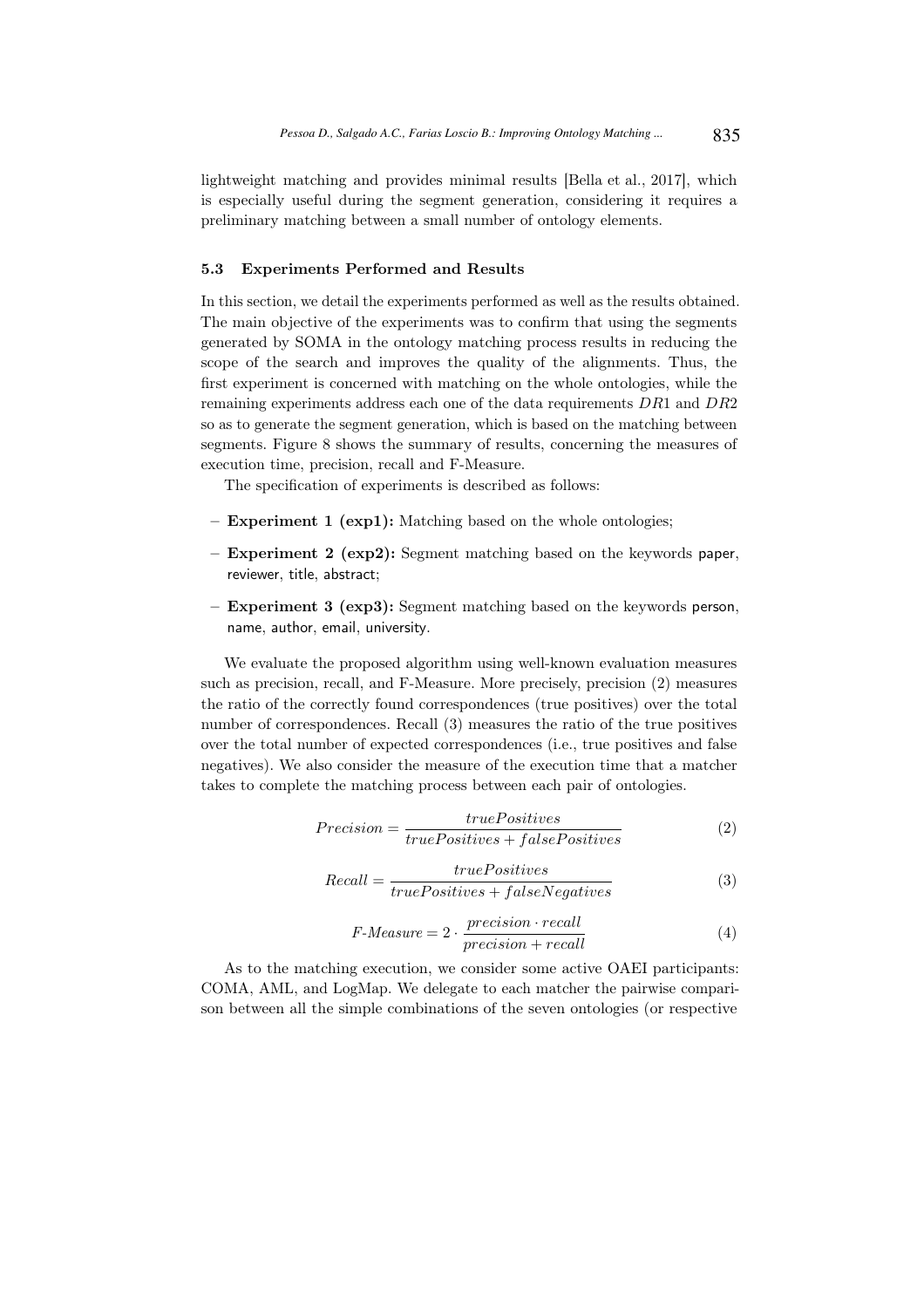

*Figure 8: Results of the experiments considering precision, execution time, recall and F-Measure.*

segments) described in [Section 5.1], which results in 21 comparisons. Since we consider three matchers, we have a total of 63 matchings per experiment.

In brief, our evaluation compares the results of matching segments generated by the SOMA algorithm against the comparison of the matching on the whole ontologies. The purpose is to confirm that by choosing to match the segments generated, we obtain a faster execution time and improve the quality of the alignments. We then performed two experiments with different sets of requirements (exp2) and (exp3) to illustrate segments containing different parts of ontologies. Therefore, this enabled it to be observed that the matchers have different results depending on the segment considered. An example from Figure 8 is that LogMap obtained the highest F-Measure for exp1, although COMA provided better quality results in exp3.

More precisely, Figure  $8(a)$  illustrates the difference in the execution time acquired for each referred experiment. Comparing the results obtained for generating alignments between the whole ontologies (exp1) and between the segments generated by SOMA (exp2, exp3), we notice a substantial reduction in the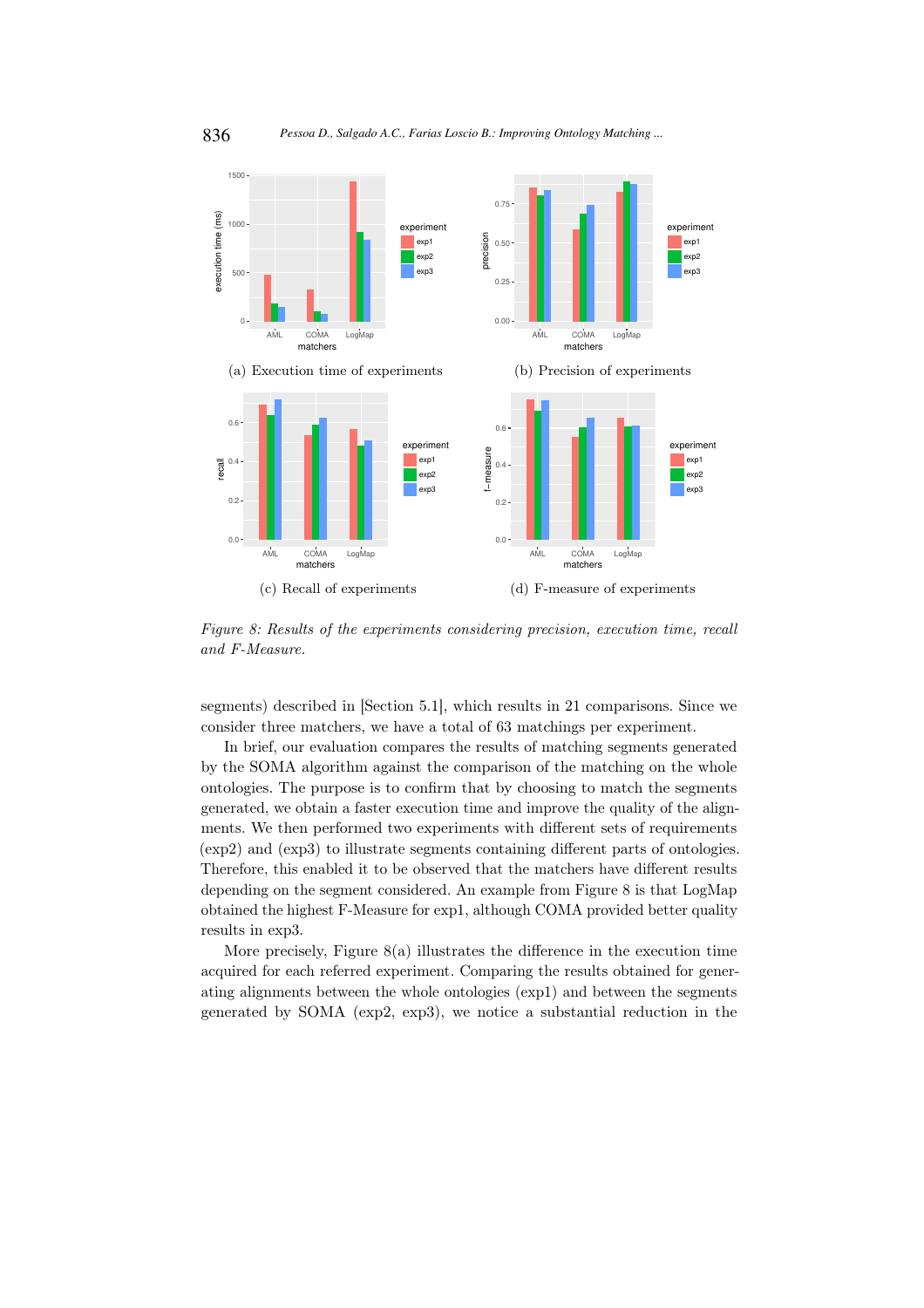execution time for the latter, regarding the matchers considered.

Figure 8(b) compares the precision obtained in each experiment. We notice a slight improvement in the majority of cases in which SOMA segments were considered (exp2, exp3). This illustrates that there has been no loss in precision due to reducing the search space in order to consider only the concepts related to the data requirements.

In Figure  $8(c)$ , we present the comparison of the results obtained based on the recall. In this case, taking exp1 as a baseline, note that with regard to the matcher AML there is a discrete gain in exp3, whereas there is a slight decrease in exp2. Regarding the matcher COMA, there is an improvement in both the experiments. On the other hand, LogMap presented a decrease in the experiments with segments. This occurred because of the higher number of false positives delivered by LogMap when it considered the segments. This variation influences the case that takes F-Measure as a baseline [Figure  $8(d)$ ], as it is a harmonization measure between precision and recall.

In short, according to the results of the experiments, we notice an improvement in most cases when the segments were considered, indicating that the segments generated by SOMA reduced the matching scope, and at least maintained the quality of results, thus demonstrating the effectiveness of the algorithm for the large-scale ontology matching problem.

The variation of performance observed in the experiments indicates that, depending on the dataset considered and the metric taken for the matcher evaluation, it is possible to achieve results of higher/lower quality. This fact has motivated the search for approaches that can enumerate the aspects that somehow have an impact on the acquisition of results of quality, with the aim being to recommend the most suitable matchers for a particular matching task. Exploring the possibilities of undertaking such approaches is a line that further research could usefully undertake.

#### 6 Conclusions and Future Work

In large-scale settings, the ontology matching process is challenging due to the high number of elements available for comparison, and the possibility of obtaining an excessive number of correspondences as a result, which can make human validation difficult. In this context, this work proposes an algorithm for segmenting ontologies so as to reduce the scope of the matching search by considering only the elements that are most relevant to the user. Based on this, we introduce the use of application requirements, that are categorized into data requirements - a set of keywords which indicate the most important concepts to the user, and operational requirements - a set of parameters to use when generating the segment. In the experiments, we examined the matchers' performance when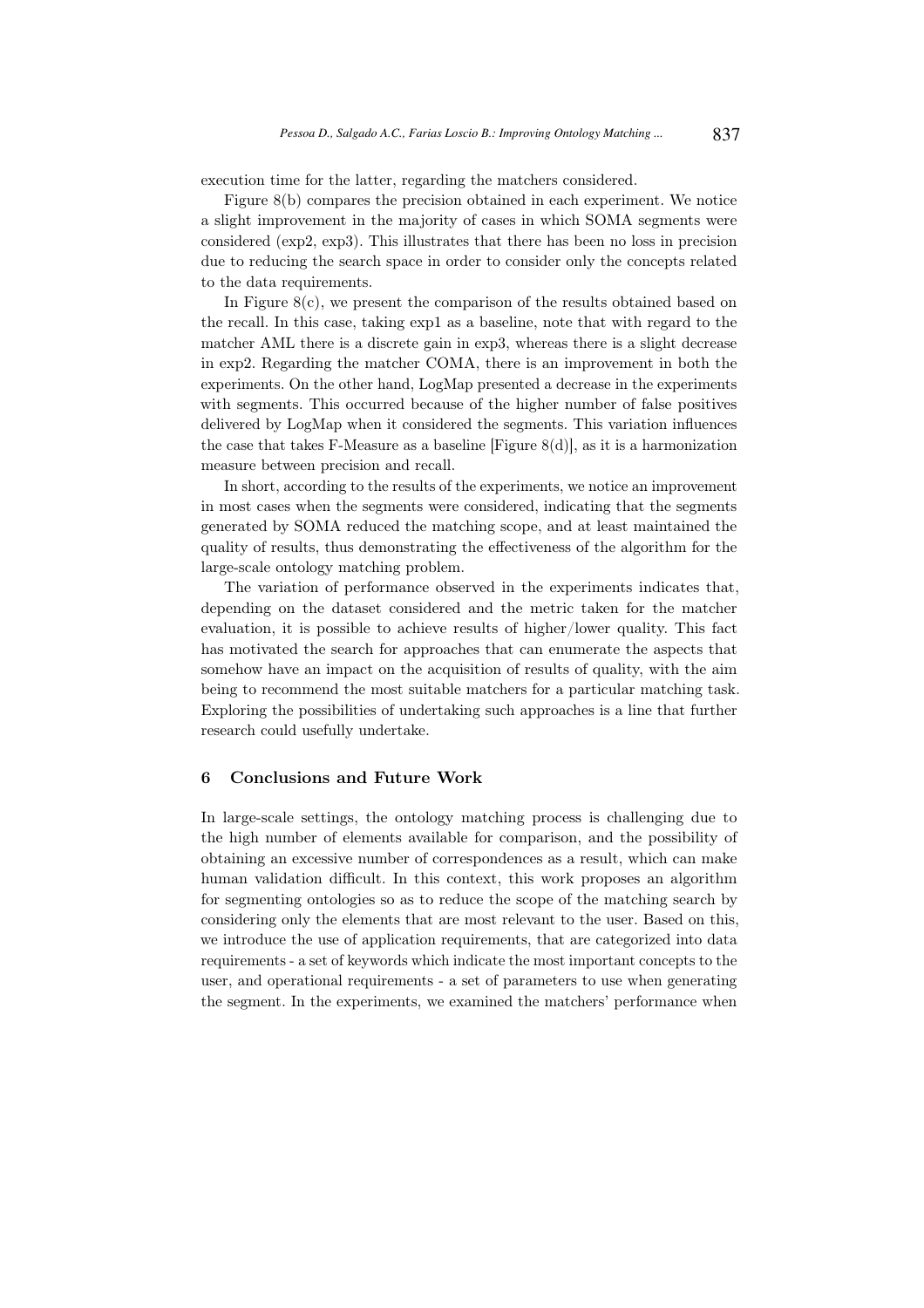matching on the whole ontologies and on the segments generated by SOMA. The results obtained indicate that the segment-based matching was performed significantly faster, and maintains the quality of the results.

In future studies, we intend to propose a framework to introduce the capability of selecting the most suitable matchers based on the features of ontologies (or segments) provided. We plan to use the framework together with SOMA to exploit the matching between different types of ontologies and how the characteristics of ontologies affect the quality of the matchers and execution time. Our assumption is that the use of ontology segments provides the possibilities of having a more reliable identification of the matching characteristics, thereby facilitating the identification of the most suitable matcher. Furthermore, we can expand this investigation to deal with the problem of tuning the matchers, by assessing how the matcher is run with regard to different values of configuration parameters. Other applications of this work would be to select an ontology by using keywords, as we can use the data requirements to search for ontologies that contain similar (or synonyms) elements in different sources.

#### References

- [Acampora et al., 2012] Acampora, G., Loia, V., Salerno, S., and Vitiello, A. (2012). A hybrid evolutionary approach for solving the ontology alignment problem. *International Journal of Intelligent Systems*, 27(3):189–216.
- [Achichi et al., 2017] Achichi, M., Cheatham, M., Dragisic, Z., Euzenat, J., Faria, D., Ferrara, A., Flouris, G., Fundulaki, I., Harrow, I., Ivanova, V., Jiménez-Ruiz, E., Kolthoff, K., Kuss, E., Lambrix, P., Leopold, H., Li, H., Meilicke, C., Mohammadi, M., Montanelli, S., Pesquita, C., Saveta, T., Shvaiko, P., Splendiani, A., Stuckenschmidt, H., Thiéblin, É., Todorov, K., Trojahn dos Santos, C., and Zamazal, O. (2017). Results of the Ontology Alignment Evaluation Initiative 2017. In *OM 2017 - 12th ISWC workshop on ontology matching*, pages 61–113, Wien, Austria. No commercial editor. achichi2017a.
- [Algergawy et al., 2011] Algergawy, A., Massmann, S., and Rahm, E. (2011). A Clustering-based Approach For Large-scale Ontology Matching . *ADBIS*.
- [Bella et al., 2017] Bella, G., Giunchiglia, F., and McNeill, F. (2017). Language and domain aware lightweight ontology matching. *J. Web Semant.*, 43:1–17.
- [Do and Rahm, 2007] Do, H.-H. and Rahm, E. (2007). Matching large schemas: Approaches and evaluation. *Information Systems*, 32(6):857–885.
- [Dong et al., 2014] Dong, X., Gabrilovich, E., Heitz, G., Horn, W., Lao, N., Murphy, K., Strohmann, T., Sun, S., and Zhang, W. (2014). Knowledge vault: A web-scale approach to probabilistic knowledge fusion. In *Proceedings of the ACM SIGKDD International Conference on Knowledge Discovery and Data Mining*, pages 601–610. Google LLC, Mountain View, United States.
- [Elshwimy et al., 2014] Elshwimy, F. A., Algergawy, A., Sarhan, A., and Sallam, E. A. (2014). Aggregation of similarity measures in schema matching based on generalized mean. *2014 IEEE 30th International Conference on Data Engineering Workshops (ICDEW)*, pages 74–79.
- [Euzenat and Shvaiko, 2013] Euzenat, J. and Shvaiko, P. (2013). *Ontology Matching*. Springer Publishing Company, Incorporated, 2nd edition.